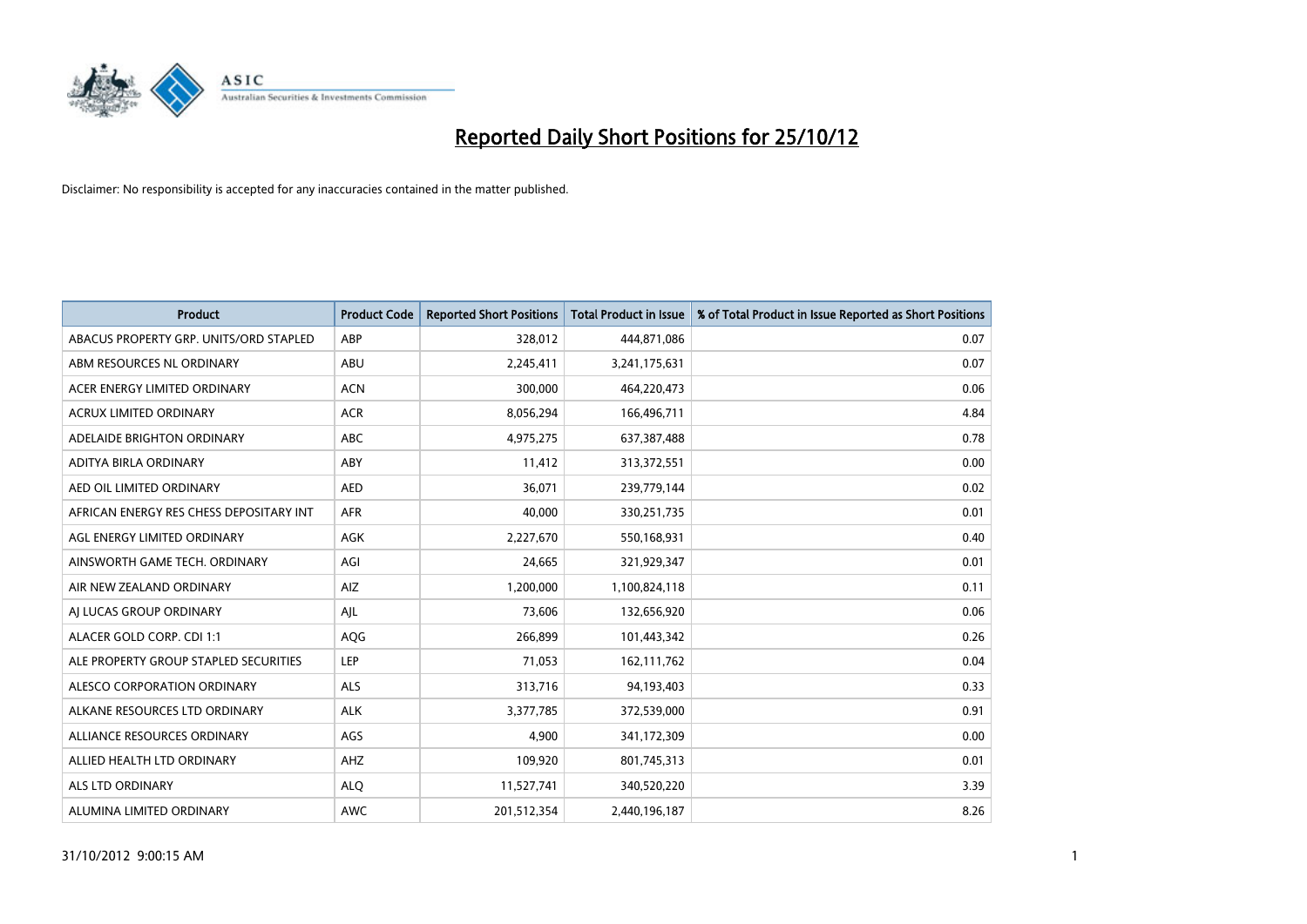

| <b>Product</b>                          | <b>Product Code</b> | <b>Reported Short Positions</b> | <b>Total Product in Issue</b> | % of Total Product in Issue Reported as Short Positions |
|-----------------------------------------|---------------------|---------------------------------|-------------------------------|---------------------------------------------------------|
| AMCOM TELECOMM, ORDINARY                | <b>AMM</b>          | 227,528                         | 244,541,792                   | 0.09                                                    |
| AMCOR LIMITED ORDINARY                  | <b>AMC</b>          | 3,984,319                       | 1,206,684,923                 | 0.33                                                    |
| AMP LIMITED ORDINARY                    | AMP                 | 7,936,359                       | 2,930,423,546                 | 0.27                                                    |
| AMPELLA MINING ORDINARY                 | <b>AMX</b>          | 5,548,229                       | 247,500,493                   | 2.24                                                    |
| ANGLOGOLD ASHANTI CDI 5:1               | AGG                 | 500                             | 89,207,765                    | 0.00                                                    |
| ANSELL LIMITED ORDINARY                 | <b>ANN</b>          | 3,858,717                       | 130,768,652                   | 2.95                                                    |
| ANTARES ENERGY LTD ORDINARY             | <b>AZZ</b>          | 633,451                         | 257,000,000                   | 0.25                                                    |
| ANZ BANKING GRP LTD ORDINARY            | ANZ                 | 6,433,639                       | 2,717,478,378                 | 0.24                                                    |
| APA GROUP STAPLED SECURITIES            | <b>APA</b>          | 18,457,605                      | 766,471,538                   | 2.41                                                    |
| APN NEWS & MEDIA ORDINARY               | <b>APN</b>          | 12,528,208                      | 661,526,586                   | 1.89                                                    |
| AQUARIUS PLATINUM. ORDINARY             | <b>AOP</b>          | 12,759,958                      | 486,851,336                   | 2.62                                                    |
| AQUILA RESOURCES ORDINARY               | <b>AQA</b>          | 7,478,774                       | 411,804,442                   | 1.82                                                    |
| ARAFURA RESOURCE LTD ORDINARY           | ARU                 | 4,199,838                       | 396,004,144                   | 1.06                                                    |
| ARB CORPORATION ORDINARY                | <b>ARP</b>          | 40,940                          | 72,481,302                    | 0.06                                                    |
| ARDENT LEISURE GROUP STAPLED SECURITIES | AAD                 | 137,636                         | 380, 315, 114                 | 0.04                                                    |
| ARISTOCRAT LEISURE ORDINARY             | ALL                 | 19,474,356                      | 551,418,047                   | 3.53                                                    |
| ARRIUM LTD ORDINARY                     | ARI                 | 6,217,431                       | 1,351,527,328                 | 0.46                                                    |
| ASCIANO LIMITED ORDINARY                | <b>AIO</b>          | 4,145,196                       | 975,385,664                   | 0.42                                                    |
| ASG GROUP LIMITED ORDINARY              | <b>ASZ</b>          | 1,347,560                       | 177,187,512                   | 0.76                                                    |
| ASPEN GROUP ORD/UNITS STAPLED           | APZ                 | 24,640,415                      | 919,773,033                   | 2.68                                                    |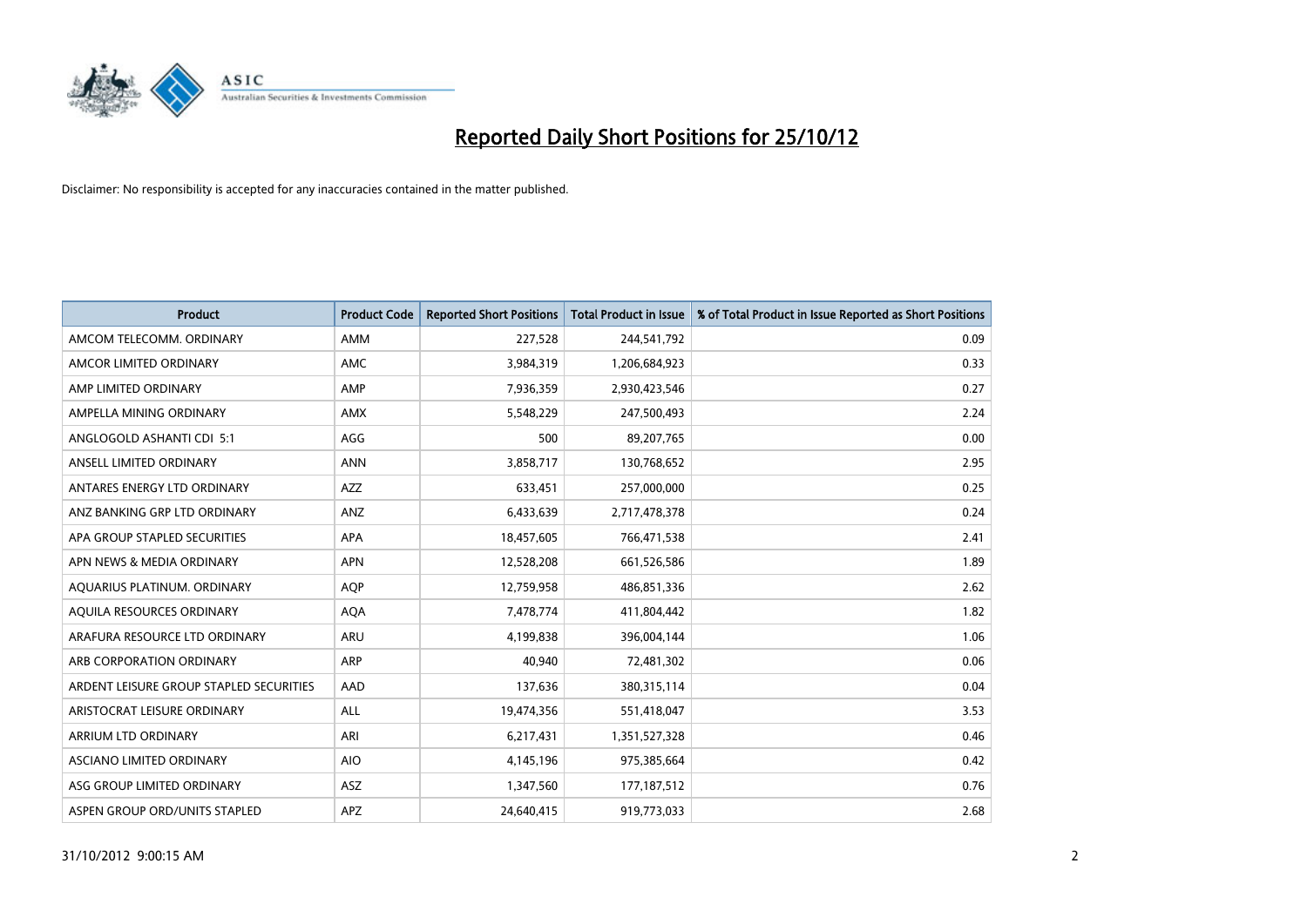

| <b>Product</b>                          | <b>Product Code</b> | <b>Reported Short Positions</b> | <b>Total Product in Issue</b> | % of Total Product in Issue Reported as Short Positions |
|-----------------------------------------|---------------------|---------------------------------|-------------------------------|---------------------------------------------------------|
| ASPIRE MINING LTD ORDINARY              | <b>AKM</b>          | 269,265                         | 620,594,556                   | 0.04                                                    |
| ASTRO JAP PROP GROUP STAPLED SECURITIES | AJA                 | 2,554                           | 58,445,002                    | 0.00                                                    |
| ASX LIMITED ORDINARY                    | <b>ASX</b>          | 3,534,949                       | 175,136,729                   | 2.02                                                    |
| ATLAS IRON LIMITED ORDINARY             | AGO                 | 12,405,418                      | 904,805,993                   | 1.37                                                    |
| <b>AURORA OIL &amp; GAS ORDINARY</b>    | <b>AUT</b>          | 5,800,457                       | 447,885,778                   | 1.30                                                    |
| AUSDRILL LIMITED ORDINARY               | <b>ASL</b>          | 6,184,284                       | 304,763,954                   | 2.03                                                    |
| AUSENCO LIMITED ORDINARY                | AAX                 | 777,219                         | 123,872,665                   | 0.63                                                    |
| <b>AUSGOLD LIMITED ORDINARY</b>         | <b>AUC</b>          | 50,000                          | 153,902,750                   | 0.03                                                    |
| <b>AUSTAL LIMITED ORDINARY</b>          | ASB                 | 144,033                         | 190,674,573                   | 0.08                                                    |
| AUSTEX OIL LIMITED ORDINARY             | <b>AOK</b>          | 188,491                         | 328,784,374                   | 0.06                                                    |
| AUSTIN ENGINEERING ORDINARY             | <b>ANG</b>          | 251,816                         | 72,314,403                    | 0.35                                                    |
| AUSTRALAND PROPERTY STAPLED SECURITY    | <b>ALZ</b>          | 402,795                         | 576,846,597                   | 0.07                                                    |
| AUSTRALIAN AGRICULT, ORDINARY           | <b>AAC</b>          | 600,959                         | 312,905,085                   | 0.19                                                    |
| AUSTRALIAN INFRASTR, UNITS/ORDINARY     | <b>AIX</b>          | 3,394,423                       | 620,733,944                   | 0.55                                                    |
| <b>AUSTRALIAN PHARM, ORDINARY</b>       | API                 | 211,944                         | 488,115,883                   | 0.04                                                    |
| AVJENNINGS LIMITED ORDINARY             | <b>AVJ</b>          | 175,000                         | 274,588,694                   | 0.06                                                    |
| AWE LIMITED ORDINARY                    | AWE                 | 2,723,208                       | 521,871,941                   | 0.52                                                    |
| AZIMUTH RES LTD ORDINARY                | <b>AZH</b>          | 1,027,024                       | 419,864,886                   | 0.24                                                    |
| <b>BANDANNA ENERGY ORDINARY</b>         | <b>BND</b>          | 9,375,800                       | 528,481,199                   | 1.77                                                    |
| BANK OF QUEENSLAND. ORDINARY            | <b>BOQ</b>          | 9,400,881                       | 308,797,224                   | 3.04                                                    |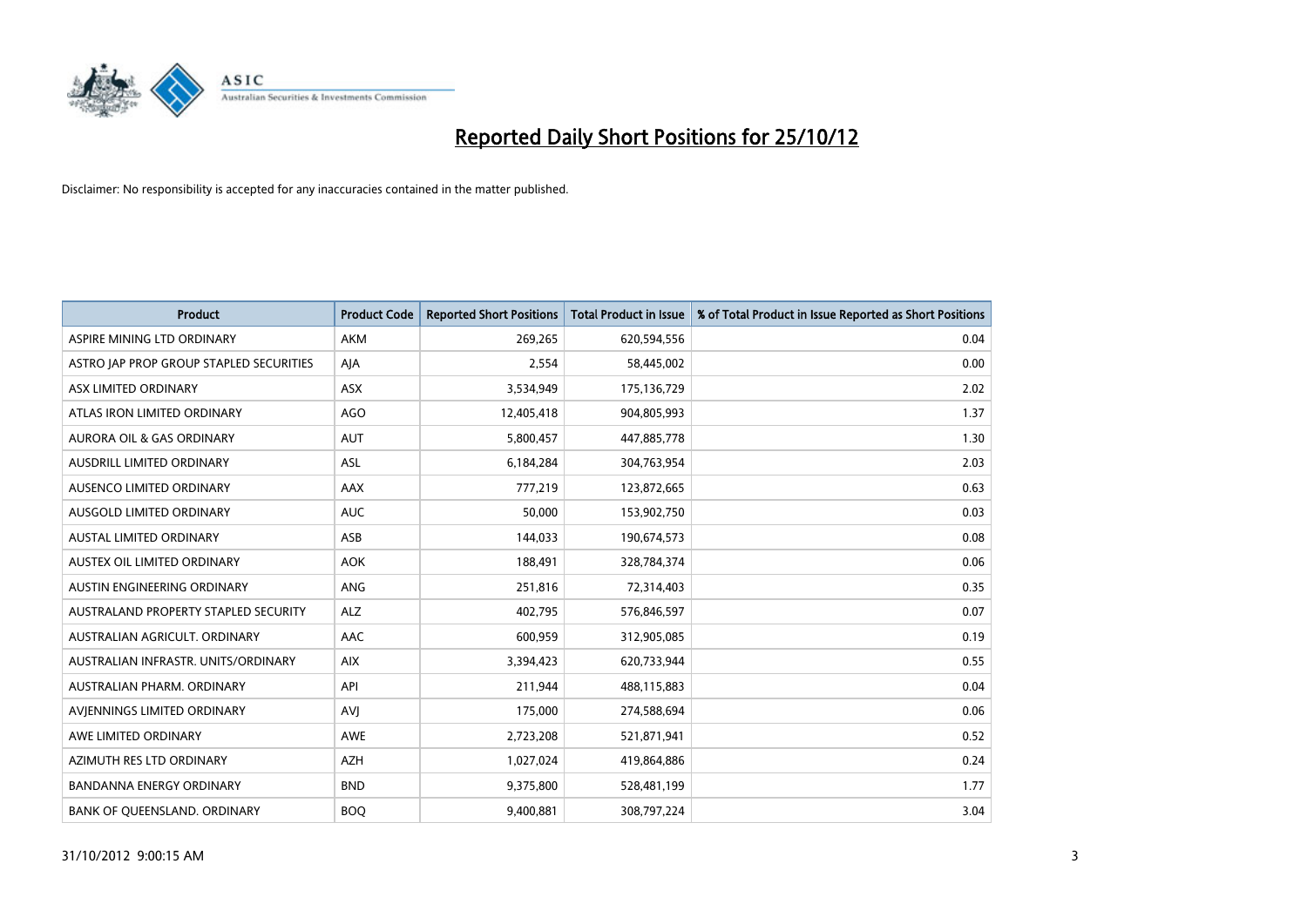

| <b>Product</b>                       | <b>Product Code</b> | <b>Reported Short Positions</b> | <b>Total Product in Issue</b> | % of Total Product in Issue Reported as Short Positions |
|--------------------------------------|---------------------|---------------------------------|-------------------------------|---------------------------------------------------------|
| <b>BASE RES LIMITED ORDINARY</b>     | <b>BSE</b>          | 403,297                         | 551,371,892                   | 0.07                                                    |
| <b>BATHURST RESOURCES ORDINARY</b>   | <b>BTU</b>          | 39,531,965                      | 696,747,997                   | 5.67                                                    |
| <b>BC IRON LIMITED ORDINARY</b>      | <b>BCI</b>          | 160,040                         | 103,861,000                   | 0.15                                                    |
| BEACH ENERGY LIMITED ORDINARY        | <b>BPT</b>          | 21,202,712                      | 1,263,677,572                 | 1.68                                                    |
| BEADELL RESOURCE LTD ORDINARY        | <b>BDR</b>          | 14,716,298                      | 740,204,752                   | 1.99                                                    |
| BENDIGO AND ADELAIDE ORDINARY        | <b>BEN</b>          | 9,991,847                       | 402,272,536                   | 2.48                                                    |
| BERKELEY RESOURCES ORDINARY          | <b>BKY</b>          | 179,585                         | 179,393,273                   | 0.10                                                    |
| BETASHARES GOLD ETF ETF UNITS        | QAU                 | 36,521                          | 2,362,245                     | 1.55                                                    |
| <b>BHP BILLITON LIMITED ORDINARY</b> | <b>BHP</b>          | 9,055,053                       | 3,211,691,105                 | 0.28                                                    |
| <b>BILLABONG ORDINARY</b>            | <b>BBG</b>          | 8,363,423                       | 478,944,292                   | 1.75                                                    |
| <b>BIOTA HOLDINGS ORDINARY</b>       | <b>BTA</b>          | 4,747,411                       | 182,763,651                   | 2.60                                                    |
| <b>BLACKMORES LIMITED ORDINARY</b>   | <b>BKL</b>          | 900                             | 16,909,167                    | 0.01                                                    |
| <b>BLACKTHORN RESOURCES ORDINARY</b> | <b>BTR</b>          | 150,206                         | 164,285,950                   | 0.09                                                    |
| BLUESCOPE STEEL LTD ORDINARY         | <b>BSL</b>          | 14,460,293                      | 3,349,185,247                 | 0.43                                                    |
| <b>BOART LONGYEAR ORDINARY</b>       | <b>BLY</b>          | 3,448,752                       | 461,163,412                   | 0.75                                                    |
| BORAL LIMITED. ORDINARY              | <b>BLD</b>          | 48,725,173                      | 766,235,816                   | 6.36                                                    |
| <b>BRADKEN LIMITED ORDINARY</b>      | <b>BKN</b>          | 5,607,951                       | 169,240,662                   | 3.31                                                    |
| <b>BRAMBLES LIMITED ORDINARY</b>     | <b>BXB</b>          | 4,645,001                       | 1,555,255,034                 | 0.30                                                    |
| <b>BREVILLE GROUP LTD ORDINARY</b>   | <b>BRG</b>          | 1,070,906                       | 130,095,322                   | 0.82                                                    |
| BRICKWORKS LIMITED ORDINARY          | <b>BKW</b>          | 77,944                          | 147,818,132                   | 0.05                                                    |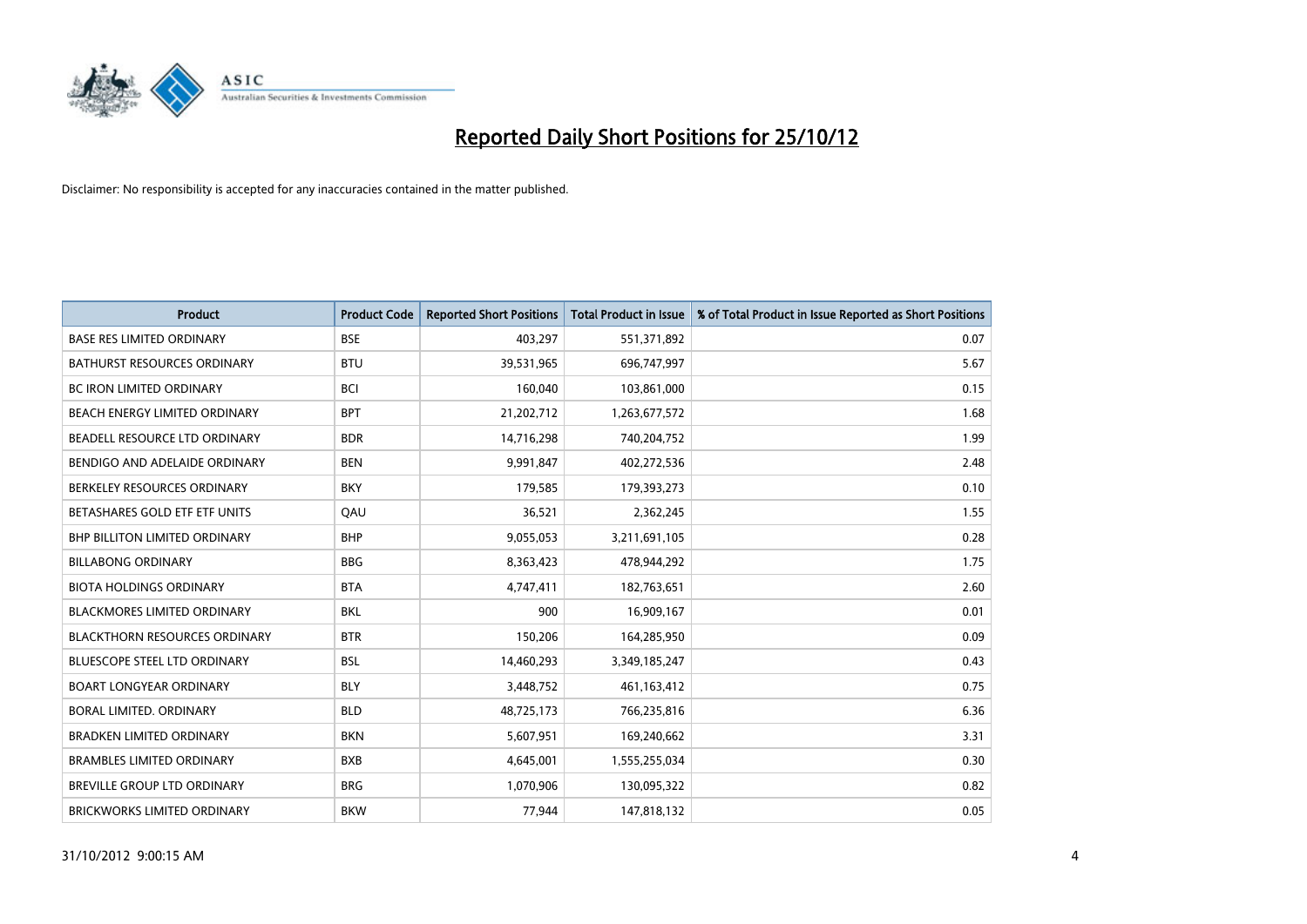

| <b>Product</b>                           | <b>Product Code</b> | <b>Reported Short Positions</b> | <b>Total Product in Issue</b> | % of Total Product in Issue Reported as Short Positions |
|------------------------------------------|---------------------|---------------------------------|-------------------------------|---------------------------------------------------------|
| BT INVESTMENT MNGMNT ORDINARY            | <b>BTT</b>          | 368,270                         | 267,906,977                   | 0.14                                                    |
| <b>BUCCANEER ENERGY LTD ORDINARY</b>     | <b>BCC</b>          | 500,000                         | 1,321,445,371                 | 0.04                                                    |
| <b>BURU ENERGY ORDINARY</b>              | <b>BRU</b>          | 10,047,609                      | 266,237,599                   | 3.77                                                    |
| <b>BWP TRUST ORDINARY UNITS</b>          | <b>BWP</b>          | 3,917,002                       | 533,645,790                   | 0.73                                                    |
| CABCHARGE AUSTRALIA ORDINARY             | CAB                 | 4,815,639                       | 120,430,683                   | 4.00                                                    |
| <b>CALIBRE GROUP LTD ORDINARY</b>        | <b>CGH</b>          | 252,799                         | 293,192,506                   | 0.09                                                    |
| CALTEX AUSTRALIA ORDINARY                | <b>CTX</b>          | 3,057,495                       | 270,000,000                   | 1.13                                                    |
| CAPE LAMBERT RES LTD ORDINARY            | <b>CFE</b>          | 503,909                         | 689,108,792                   | 0.07                                                    |
| CARABELLA RES LTD ORDINARY               | <b>CLR</b>          | 43,250                          | 133,642,797                   | 0.03                                                    |
| <b>CARBON ENERGY ORDINARY</b>            | <b>CNX</b>          | 48,071                          | 776,306,566                   | 0.01                                                    |
| CARDNO LIMITED ORDINARY                  | CDD                 | 4,346,359                       | 138,929,385                   | 3.13                                                    |
| CARNARVON PETROLEUM ORDINARY             | <b>CVN</b>          | 2,648,305                       | 797,569,646                   | 0.33                                                    |
| CARSALES.COM LTD ORDINARY                | <b>CRZ</b>          | 12,240,266                      | 235,162,628                   | 5.21                                                    |
| CEDAR WOODS PROP. ORDINARY               | <b>CWP</b>          | 20,091                          | 72,189,514                    | 0.03                                                    |
| CENTRAL PETROLEUM ORDINARY               | <b>CTP</b>          | 1,184,464                       | 1,384,977,265                 | 0.09                                                    |
| CENTRO RETAIL AUST ORD/UNIT STAPLED SEC  | <b>CRF</b>          | 2,528,782                       | 1,427,391,696                 | 0.18                                                    |
| <b>CERAMIC FUEL CELLS ORDINARY</b>       | CFU                 | 275                             | 1,558,731,320                 | 0.00                                                    |
| CFS RETAIL TRUST GRP STAPLED SECURITIES  | <b>CFX</b>          | 42,618,203                      | 2,828,495,659                 | 1.51                                                    |
| CHALLENGER DIV.PRO. STAPLED UNITS        | <b>CDI</b>          | 5,579                           | 214,101,013                   | 0.00                                                    |
| <b>CHALLENGER INFRAST. STAPLED UNITS</b> | <b>CIF</b>          | 1,013,344                       | 316,223,785                   | 0.32                                                    |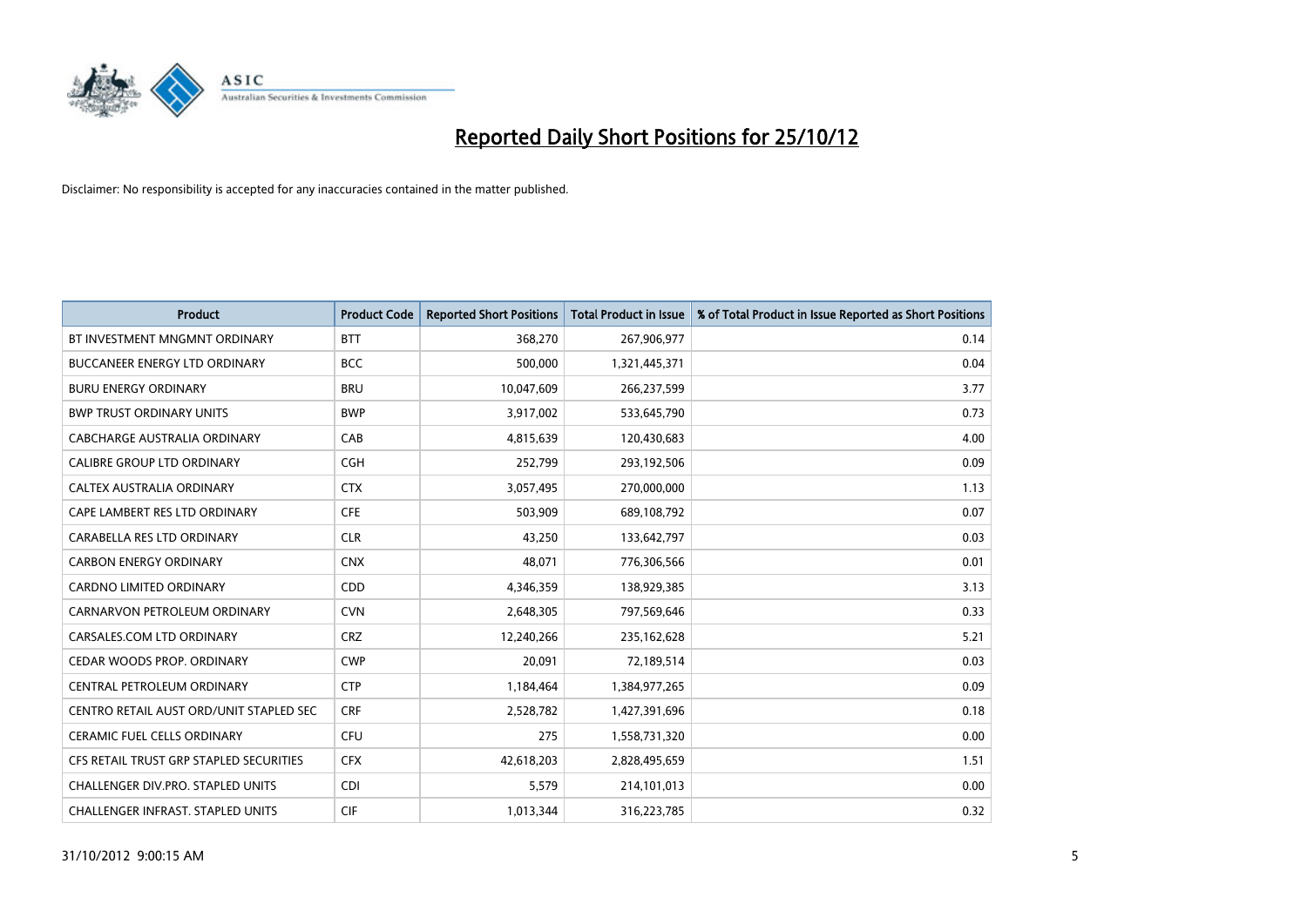

| <b>Product</b>                          | <b>Product Code</b> | <b>Reported Short Positions</b> | <b>Total Product in Issue</b> | % of Total Product in Issue Reported as Short Positions |
|-----------------------------------------|---------------------|---------------------------------|-------------------------------|---------------------------------------------------------|
| <b>CHALLENGER LIMITED ORDINARY</b>      | <b>CGF</b>          | 7,685,084                       | 544,652,710                   | 1.41                                                    |
| CHARTER HALL GROUP STAPLED US PROHIBIT. | <b>CHC</b>          | 303,998                         | 298,684,347                   | 0.10                                                    |
| <b>CHARTER HALL RETAIL UNITS</b>        | <b>COR</b>          | 2,294,300                       | 328,614,171                   | 0.70                                                    |
| <b>CHORUS LIMITED ORDINARY</b>          | <b>CNU</b>          | 915,542                         | 385,082,123                   | 0.24                                                    |
| CITIGOLD CORP LTD ORDINARY              | <b>CTO</b>          | 1,234,834                       | 1,238,622,051                 | 0.10                                                    |
| <b>CLOUGH LIMITED ORDINARY</b>          | <b>CLO</b>          | 143,788                         | 773,989,006                   | 0.02                                                    |
| <b>CNPR GRP UNITS/ORD STAPLED</b>       | <b>CNP</b>          | 2,537                           | 972,414,514                   | 0.00                                                    |
| COAL OF AFRICA LTD ORDINARY             | <b>CZA</b>          | 90,137                          | 800,951,034                   | 0.01                                                    |
| <b>COALSPUR MINES LTD ORDINARY</b>      | <b>CPL</b>          | 13,795,963                      | 620,729,899                   | 2.22                                                    |
| COCA-COLA AMATIL ORDINARY               | <b>CCL</b>          | 5,110,166                       | 762,133,414                   | 0.67                                                    |
| <b>COCHLEAR LIMITED ORDINARY</b>        | <b>COH</b>          | 4,832,778                       | 56,975,605                    | 8.48                                                    |
| COCKATOO COAL ORDINARY                  | <b>COK</b>          | 13,960,441                      | 1,016,746,908                 | 1.37                                                    |
| <b>CODAN LIMITED ORDINARY</b>           | <b>CDA</b>          | 69,190                          | 176,862,573                   | 0.04                                                    |
| <b>COFFEY INTERNATIONAL ORDINARY</b>    | <b>COF</b>          | 193,476                         | 255,833,165                   | 0.08                                                    |
| <b>COLLINS FOODS LTD ORDINARY</b>       | <b>CKF</b>          | 23,670                          | 93,000,003                    | 0.03                                                    |
| COMMONWEALTH BANK, ORDINARY             | <b>CBA</b>          | 14,466,720                      | 1,609,180,841                 | 0.90                                                    |
| <b>COMMONWEALTH PROP ORDINARY UNITS</b> | <b>CPA</b>          | 18,602,496                      | 2,347,003,413                 | 0.79                                                    |
| <b>COMPASS RESOURCES ORDINARY</b>       | <b>CMR</b>          | 7,472                           | 1,403,744,100                 | 0.00                                                    |
| <b>COMPUTERSHARE LTD ORDINARY</b>       | CPU                 | 9,698,140                       | 555,664,059                   | 1.75                                                    |
| CONSOLIDATED MEDIA. ORDINARY            | <b>CMI</b>          | 101,563                         | 561,834,996                   | 0.02                                                    |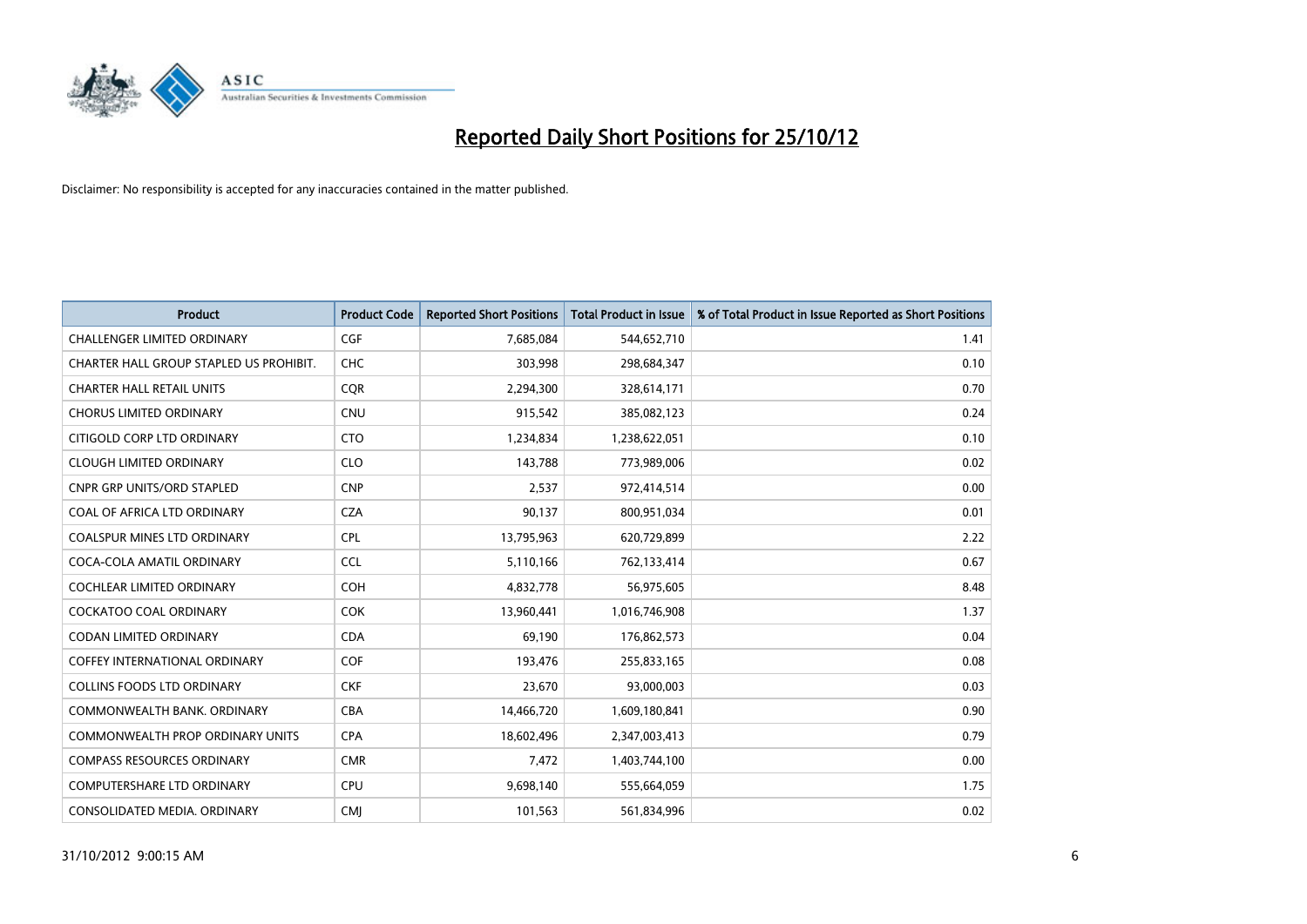

| <b>Product</b>                          | <b>Product Code</b> | <b>Reported Short Positions</b> | Total Product in Issue | % of Total Product in Issue Reported as Short Positions |
|-----------------------------------------|---------------------|---------------------------------|------------------------|---------------------------------------------------------|
| CONTINENTAL COAL LTD ORDINARY           | <b>CCC</b>          | 983                             | 445,894,046            | 0.00                                                    |
| COOPER ENERGY LTD ORDINARY              | <b>COE</b>          | 154,672                         | 328,694,257            | 0.05                                                    |
| <b>CORP TRAVEL LIMITED ORDINARY</b>     | <b>CTD</b>          | 134,863                         | 74,971,020             | 0.18                                                    |
| <b>CREDIT CORP GROUP ORDINARY</b>       | <b>CCP</b>          | 45,950                          | 45,932,899             | 0.10                                                    |
| <b>CROMWELL PROP STAPLED SECURITIES</b> | <b>CMW</b>          | 374,869                         | 1,222,114,479          | 0.03                                                    |
| <b>CROWN LIMITED ORDINARY</b>           | <b>CWN</b>          | 7,534,535                       | 728,394,185            | 1.03                                                    |
| <b>CSG LIMITED ORDINARY</b>             | CSV                 | 705,594                         | 282,567,499            | 0.25                                                    |
| <b>CSL LIMITED ORDINARY</b>             | <b>CSL</b>          | 2,720,866                       | 502,463,783            | 0.54                                                    |
| <b>CSR LIMITED ORDINARY</b>             | <b>CSR</b>          | 38,834,074                      | 506,000,315            | 7.67                                                    |
| <b>CUDECO LIMITED ORDINARY</b>          | CDU                 | 3,925,328                       | 188,343,961            | 2.08                                                    |
| DART ENERGY LTD ORDINARY                | <b>DTE</b>          | 16,450,255                      | 812,965,406            | 2.02                                                    |
| DATA#3 LIMITED ORDINARY                 | <b>DTL</b>          | 1,461                           | 153,974,950            | 0.00                                                    |
| DAVID JONES LIMITED ORDINARY            | <b>DJS</b>          | 47,271,290                      | 528,655,600            | 8.94                                                    |
| DECMIL GROUP LIMITED ORDINARY           | <b>DCG</b>          | 481,604                         | 168,203,219            | 0.29                                                    |
| DEXUS PROPERTY GROUP STAPLED UNITS      | <b>DXS</b>          | 8,885,442                       | 4,839,024,176          | 0.18                                                    |
| DISCOVERY METALS LTD ORDINARY           | <b>DML</b>          | 6,354,215                       | 484,771,941            | 1.31                                                    |
| DOMINO PIZZA ENTERPR ORDINARY           | <b>DMP</b>          | 364,738                         | 70,092,674             | 0.52                                                    |
| DORAY MINERALS LTD ORDINARY             | <b>DRM</b>          | 119,392                         | 94,070,503             | 0.13                                                    |
| DOWNER EDI LIMITED ORDINARY             | <b>DOW</b>          | 10,914,728                      | 429,100,296            | 2.54                                                    |
| DRILLSEARCH ENERGY ORDINARY             | <b>DLS</b>          | 1,658,153                       | 386,468,803            | 0.43                                                    |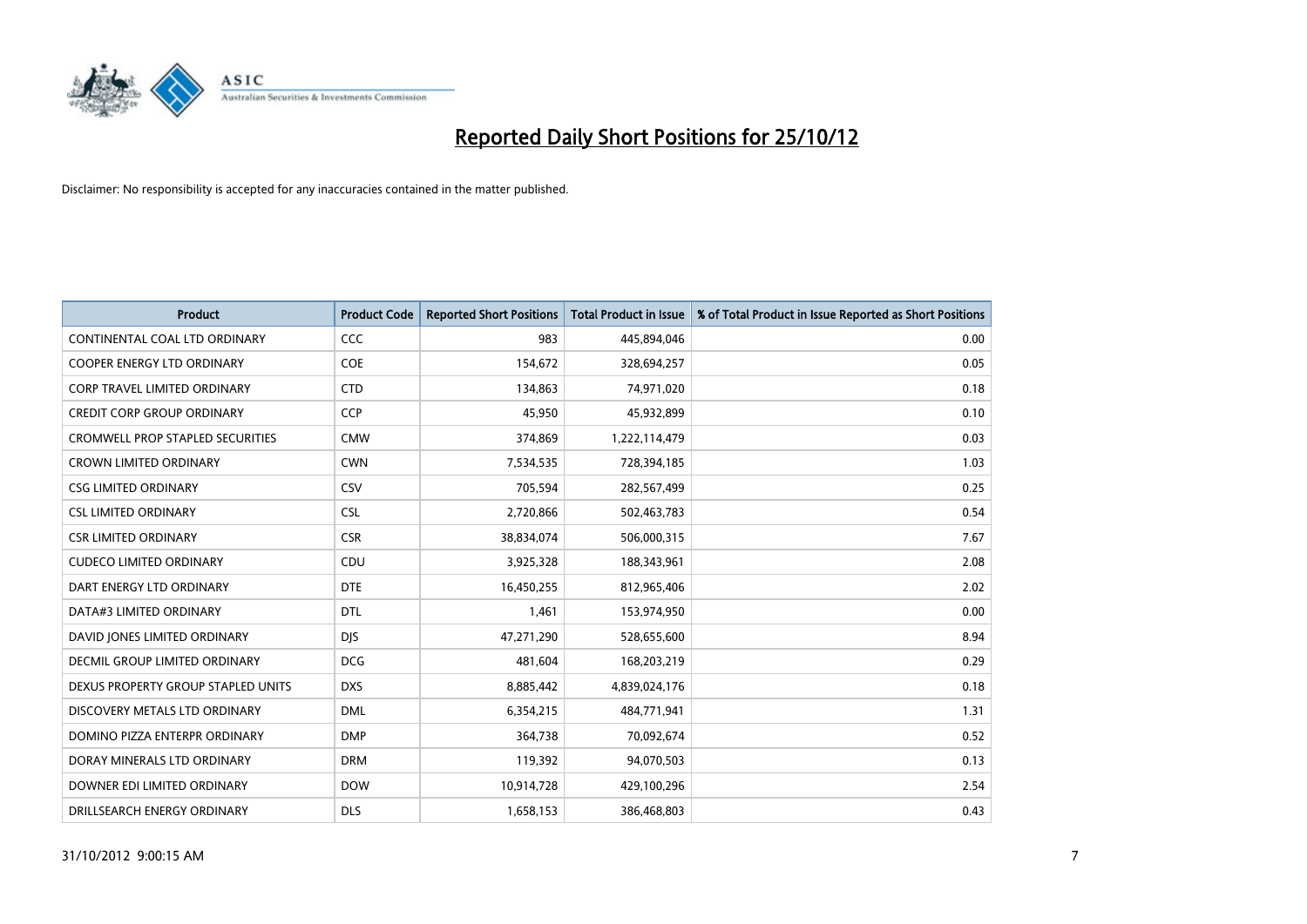

| <b>Product</b>                        | <b>Product Code</b> | <b>Reported Short Positions</b> | <b>Total Product in Issue</b> | % of Total Product in Issue Reported as Short Positions |
|---------------------------------------|---------------------|---------------------------------|-------------------------------|---------------------------------------------------------|
| DUET GROUP STAPLED US PROHIBIT.       | <b>DUE</b>          | 6,460,999                       | 1,116,638,606                 | 0.58                                                    |
| DULUXGROUP LIMITED ORDINARY           | <b>DLX</b>          | 9,581,779                       | 368,984,902                   | 2.60                                                    |
| ECHO ENTERTAINMENT ORDINARY           | EGP                 | 12,431,476                      | 825,672,730                   | 1.51                                                    |
| ELDERS LIMITED ORDINARY               | <b>ELD</b>          | 17,592,452                      | 448,598,480                   | 3.92                                                    |
| ELEMENTAL MINERALS ORDINARY           | <b>ELM</b>          | 166,586                         | 243,614,280                   | 0.07                                                    |
| ELEMENTOS LIMITED ORDINARY            | <b>ELT</b>          | 16                              | 148,290,347                   | 0.00                                                    |
| <b>EMECO HOLDINGS ORDINARY</b>        | <b>EHL</b>          | 4,954,254                       | 627,358,365                   | 0.79                                                    |
| <b>ENDEAVOUR MIN CORP CDI 1:1</b>     | <b>EVR</b>          | 211,742                         | 124,063,901                   | 0.17                                                    |
| ENERGY RESOURCES ORDINARY 'A'         | ERA                 | 6,815,524                       | 517,725,062                   | 1.32                                                    |
| <b>ENERGY WORLD CORPOR, ORDINARY</b>  | <b>EWC</b>          | 21,762,336                      | 1,734,166,672                 | 1.25                                                    |
| ENVESTRA LIMITED ORDINARY             | <b>ENV</b>          | 16,121,172                      | 1,572,392,111                 | 1.03                                                    |
| EQUATORIAL RES LTD ORDINARY           | <b>EQX</b>          | 92,534                          | 117,235,353                   | 0.08                                                    |
| EVOLUTION MINING LTD ORDINARY         | <b>EVN</b>          | 1,321,927                       | 707,942,989                   | 0.19                                                    |
| FAIRFAX MEDIA LTD ORDINARY            | <b>FXI</b>          | 359,505,275                     | 2,351,955,725                 | 15.29                                                   |
| <b>FAR LTD ORDINARY</b>               | <b>FAR</b>          | 21,000,000                      | 2,499,846,742                 | 0.84                                                    |
| FISHER & PAYKEL H. ORDINARY           | <b>FPH</b>          | 34,877                          | 538,095,634                   | 0.01                                                    |
| FKP PROPERTY GROUP STAPLED SECURITIES | <b>FKP</b>          | 52,572,525                      | 2,251,016,386                 | 2.34                                                    |
| FLEETWOOD CORP ORDINARY               | <b>FWD</b>          | 1,441,459                       | 59,781,187                    | 2.41                                                    |
| FLETCHER BUILDING ORDINARY            | <b>FBU</b>          | 9,695,011                       | 684,793,538                   | 1.42                                                    |
| <b>FLEXIGROUP LIMITED ORDINARY</b>    | <b>FXL</b>          | 187,509                         | 286,986,003                   | 0.07                                                    |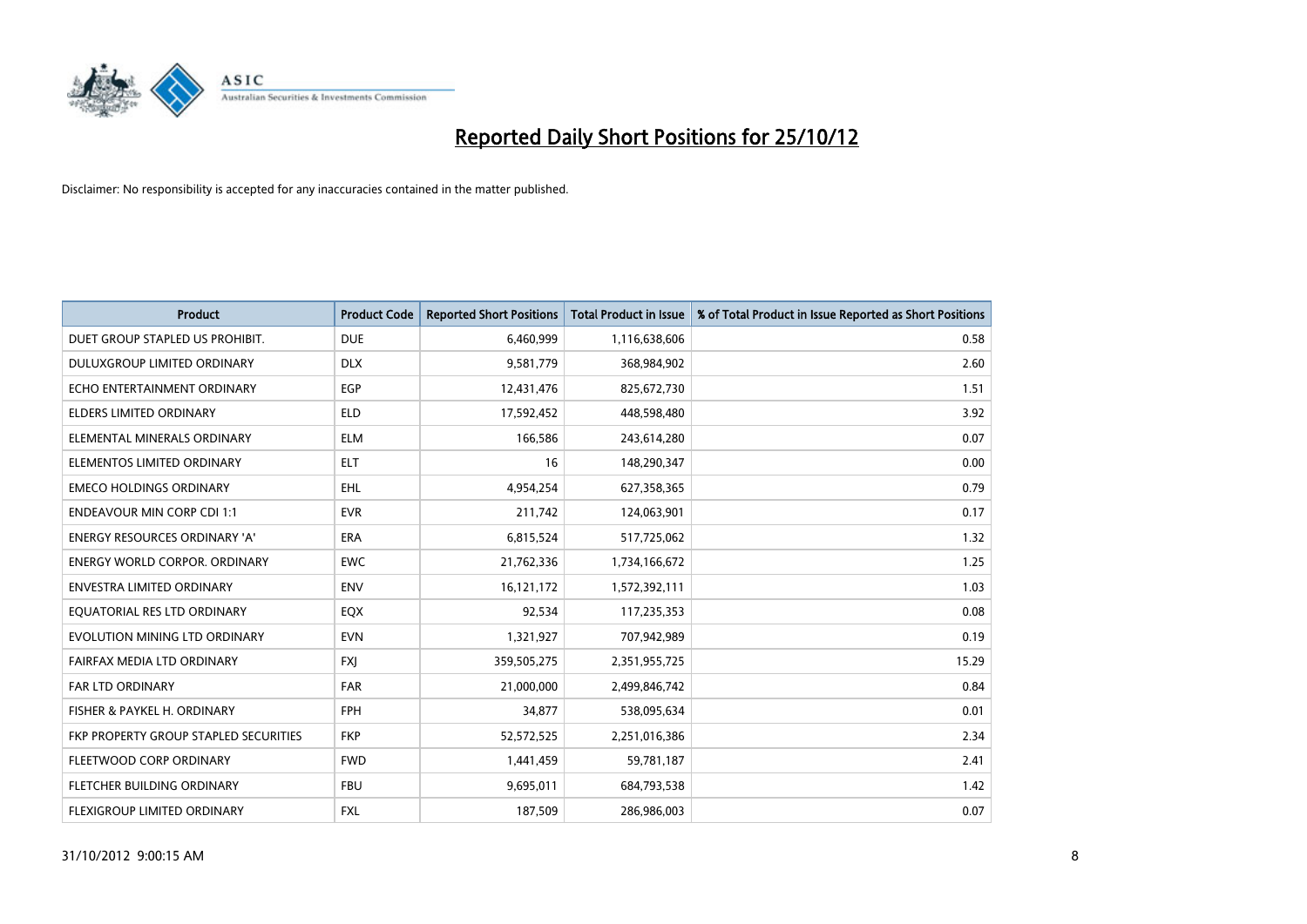

| <b>Product</b>                            | <b>Product Code</b> | <b>Reported Short Positions</b> | <b>Total Product in Issue</b> | % of Total Product in Issue Reported as Short Positions |
|-------------------------------------------|---------------------|---------------------------------|-------------------------------|---------------------------------------------------------|
| <b>FLIGHT CENTRE ORDINARY</b>             | <b>FLT</b>          | 12,627,945                      | 100,149,257                   | 12.61                                                   |
| FLINDERS MINES LTD ORDINARY               | <b>FMS</b>          | 951,532                         | 1,821,300,404                 | 0.05                                                    |
| <b>FOCUS MINERALS LTD ORDINARY</b>        | <b>FML</b>          | 158,163                         | 4,320,773,701                 | 0.00                                                    |
| <b>FORGE GROUP LIMITED ORDINARY</b>       | FGE                 | 423,562                         | 86,169,014                    | 0.49                                                    |
| FORTESCUE METALS GRP ORDINARY             | <b>FMG</b>          | 212,080,330                     | 3,113,798,659                 | 6.81                                                    |
| <b>G.U.D. HOLDINGS ORDINARY</b>           | <b>GUD</b>          | 1,149,151                       | 71,341,319                    | 1.61                                                    |
| <b>G8 EDUCATION LIMITED ORDINARY</b>      | <b>GEM</b>          | 48.831                          | 236,093,926                   | 0.02                                                    |
| <b>GALAXY RESOURCES ORDINARY</b>          | GXY                 | 2,984,222                       | 506,359,341                   | 0.59                                                    |
| <b>GENETIC TECHNOLOGIES ORDINARY</b>      | <b>GTG</b>          | 1,364,100                       | 474,971,819                   | 0.29                                                    |
| <b>GEODYNAMICS LIMITED ORDINARY</b>       | GDY                 | 850                             | 406,452,608                   | 0.00                                                    |
| <b>GINDALBIE METALS LTD ORDINARY</b>      | <b>GBG</b>          | 56,609,819                      | 1,247,487,454                 | 4.54                                                    |
| <b>GOODMAN FIELDER. ORDINARY</b>          | <b>GFF</b>          | 25,940,910                      | 1,955,559,207                 | 1.33                                                    |
| <b>GOODMAN GROUP STAPLED US PROHIBIT.</b> | <b>GMG</b>          | 9,799,713                       | 1,607,563,604                 | 0.61                                                    |
| <b>GPT GROUP STAPLED SEC.</b>             | <b>GPT</b>          | 6,427,681                       | 1,766,785,075                 | 0.36                                                    |
| <b>GRAINCORP LIMITED A CLASS ORDINARY</b> | <b>GNC</b>          | 2,342,398                       | 228,241,481                   | 1.03                                                    |
| <b>GRANGE RESOURCES, ORDINARY</b>         | <b>GRR</b>          | 1,543,946                       | 1,155,487,102                 | 0.13                                                    |
| <b>GREENLAND MIN EN LTD ORDINARY</b>      | GGG                 | 3,618,910                       | 539,479,385                   | 0.67                                                    |
| <b>GRYPHON MINERALS LTD ORDINARY</b>      | GRY                 | 19,133,357                      | 348,264,983                   | 5.49                                                    |
| <b>GUILDFORD COAL LTD ORDINARY</b>        | <b>GUF</b>          | 2,363,135                       | 521,046,899                   | 0.45                                                    |
| <b>GUIARAT NRE COAL LTD ORDINARY</b>      | <b>GNM</b>          | 7,956                           | 1,123,137,858                 | 0.00                                                    |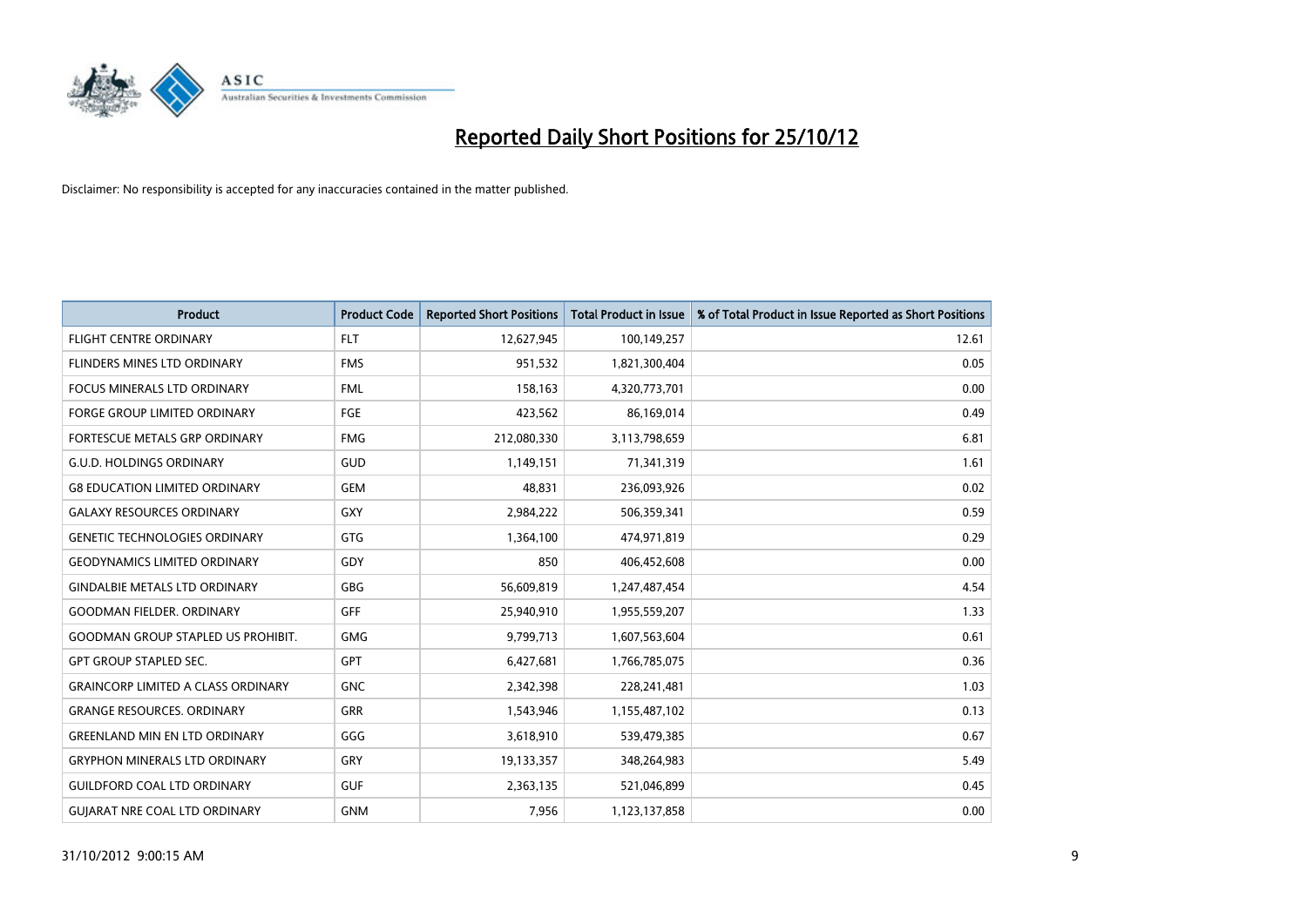

| <b>Product</b>                        | <b>Product Code</b> | <b>Reported Short Positions</b> | <b>Total Product in Issue</b> | % of Total Product in Issue Reported as Short Positions |
|---------------------------------------|---------------------|---------------------------------|-------------------------------|---------------------------------------------------------|
| <b>GUNNS LIMITED ORDINARY</b>         | <b>GNS</b>          | 51,528,090                      | 848,401,559                   | 6.07                                                    |
| <b>GWA GROUP LTD ORDINARY</b>         | <b>GWA</b>          | 11,762,124                      | 304,706,899                   | 3.86                                                    |
| HARVEY NORMAN ORDINARY                | <b>HVN</b>          | 98,378,959                      | 1,062,316,784                 | 9.26                                                    |
| HASTIE GROUP LIMITED ORDINARY         | <b>HST</b>          | 233,914                         | 137,353,504                   | 0.17                                                    |
| HASTINGS DIVERSIFIED STAPLED SECURITY | <b>HDF</b>          | 560,593                         | 560,324,158                   | 0.10                                                    |
| <b>HENDERSON GROUP CDI 1:1</b>        | <b>HGG</b>          | 5,239,457                       | 706,654,885                   | 0.74                                                    |
| HEA HOLDINGS LIMITED ORDINARY         | <b>HFA</b>          | 3,809                           | 117,332,831                   | 0.00                                                    |
| HILLGROVE RES LTD ORDINARY            | <b>HGO</b>          | 2,971,219                       | 1,022,760,221                 | 0.29                                                    |
| HILLS HOLDINGS LTD ORDINARY           | <b>HIL</b>          | 2,532,639                       | 246,500,444                   | 1.03                                                    |
| HORIZON OIL LIMITED ORDINARY          | <b>HZN</b>          | 31,526,136                      | 1,130,811,515                 | 2.79                                                    |
| ICON ENERGY LIMITED ORDINARY          | <b>ICN</b>          | 72                              | 469,301,394                   | 0.00                                                    |
| <b>ILUKA RESOURCES ORDINARY</b>       | ILU                 | 52,191,596                      | 418,700,517                   | 12.47                                                   |
| <b>IMDEX LIMITED ORDINARY</b>         | <b>IMD</b>          | 1,766,880                       | 208,235,426                   | 0.85                                                    |
| <b>INCITEC PIVOT ORDINARY</b>         | <b>IPL</b>          | 8,863,468                       | 1,628,730,107                 | 0.54                                                    |
| <b>INDEPENDENCE GROUP ORDINARY</b>    | <b>IGO</b>          | 8,377,141                       | 232,882,535                   | 3.60                                                    |
| INDOPHIL RESOURCES ORDINARY           | <b>IRN</b>          | 475,040                         | 1,203,146,194                 | 0.04                                                    |
| INDUSTREA LIMITED ORDINARY            | IDL                 | 9,229,928                       | 370,268,218                   | 2.49                                                    |
| INFIGEN ENERGY STAPLED SECURITIES     | <b>IFN</b>          | 4,041,117                       | 762,265,972                   | 0.53                                                    |
| <b>INSURANCE AUSTRALIA ORDINARY</b>   | IAG                 | 8,678,856                       | 2,079,034,021                 | 0.42                                                    |
| INTEGRA MINING LTD. ORDINARY          | <b>IGR</b>          | 1,950,927                       | 934,440,899                   | 0.21                                                    |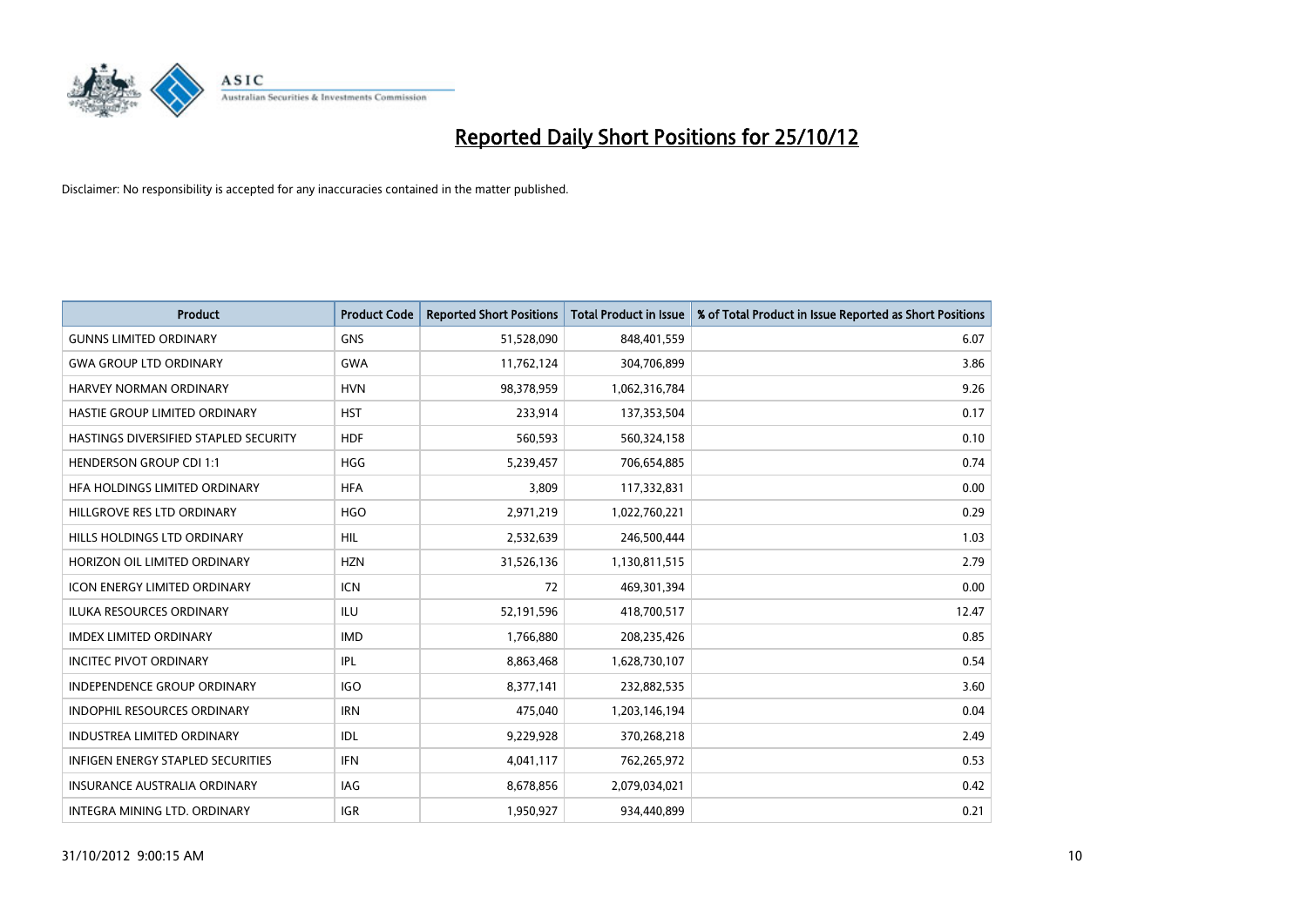

| <b>Product</b>                                  | <b>Product Code</b> | <b>Reported Short Positions</b> | <b>Total Product in Issue</b> | % of Total Product in Issue Reported as Short Positions |
|-------------------------------------------------|---------------------|---------------------------------|-------------------------------|---------------------------------------------------------|
| <b>INTREPID MINES ORDINARY</b>                  | <b>IAU</b>          | 7,338,693                       | 553,802,270                   | 1.33                                                    |
| <b>INVESTA OFFICE FUND STAPLED SECURITIES</b>   | <b>IOF</b>          | 1,889,909                       | 614,047,458                   | 0.31                                                    |
| <b>INVOCARE LIMITED ORDINARY</b>                | IVC                 | 3,252,447                       | 110,030,298                   | 2.96                                                    |
| ION LIMITED ORDINARY                            | <b>ION</b>          | 164,453                         | 256,365,105                   | 0.06                                                    |
| <b>IOOF HOLDINGS LTD ORDINARY</b>               | IFL.                | 997,018                         | 229,794,395                   | 0.43                                                    |
| <b>IRESS LIMITED ORDINARY</b>                   | <b>IRE</b>          | 2,070,164                       | 128,620,231                   | 1.61                                                    |
| <b>IRON ORE HOLDINGS ORDINARY</b>               | <b>IOH</b>          | 39,352                          | 161,174,005                   | 0.02                                                    |
| <b>IVANHOE AUSTRALIA ORDINARY</b>               | <b>IVA</b>          | 1,794,062                       | 555,583,643                   | 0.32                                                    |
| <b>JAMES HARDIE INDUST CHESS DEPOSITARY INT</b> | <b>IHX</b>          | 8,930,686                       | 439,580,130                   | 2.03                                                    |
| <b>IB HI-FI LIMITED ORDINARY</b>                | <b>IBH</b>          | 21,662,199                      | 98,850,643                    | 21.91                                                   |
| KAGARA LTD ORDINARY                             | KZL                 | 3,001,465                       | 798,953,117                   | 0.38                                                    |
| KANGAROO RES LTD ORDINARY                       | <b>KRL</b>          | 191,687                         | 3,434,430,012                 | 0.01                                                    |
| KAROON GAS AUSTRALIA ORDINARY                   | <b>KAR</b>          | 539,674                         | 221,420,769                   | 0.24                                                    |
| KATHMANDU HOLD LTD ORDINARY                     | <b>KMD</b>          | 728,202                         | 200,165,940                   | 0.36                                                    |
| <b>KBL MINING LIMITED ORDINARY</b>              | <b>KBL</b>          | 1,820                           | 292,335,629                   | 0.00                                                    |
| KENTOR GOLD LIMITED ORDINARY                    | KGL                 | 275                             | 140,040,563                   | 0.00                                                    |
| KINGSGATE CONSOLID. ORDINARY                    | <b>KCN</b>          | 7,710,082                       | 151,744,838                   | 5.08                                                    |
| KINGSROSE MINING LTD ORDINARY                   | <b>KRM</b>          | 9,231                           | 289,893,617                   | 0.00                                                    |
| LEIGHTON HOLDINGS ORDINARY                      | LEI                 | 13,073,213                      | 337,088,765                   | 3.88                                                    |
| LEND LEASE GROUP UNIT/ORD STAPLED               | LLC                 | 6,493,024                       | 574,351,883                   | 1.13                                                    |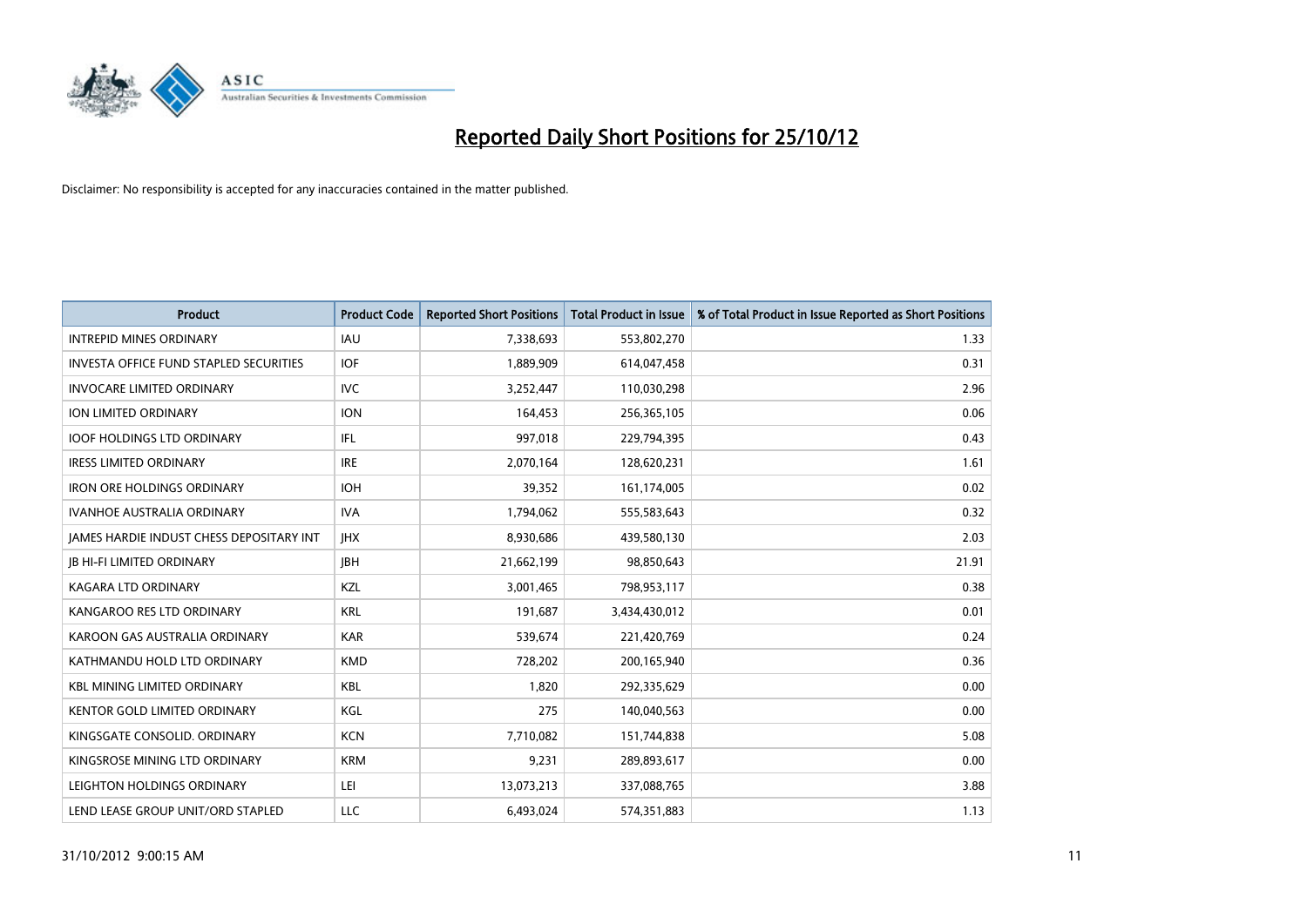

| <b>Product</b>                        | <b>Product Code</b> | <b>Reported Short Positions</b> | <b>Total Product in Issue</b> | % of Total Product in Issue Reported as Short Positions |
|---------------------------------------|---------------------|---------------------------------|-------------------------------|---------------------------------------------------------|
| LINC ENERGY LTD ORDINARY              | <b>LNC</b>          | 18,329,360                      | 504,487,631                   | 3.63                                                    |
| LIQUEFIED NATURAL ORDINARY            | LNG                 | 272,800                         | 267,699,015                   | 0.10                                                    |
| LYNAS CORPORATION ORDINARY            | <b>LYC</b>          | 228,702,548                     | 1,716,159,363                 | 13.33                                                   |
| M2 TELECOMMUNICATION ORDINARY         | <b>MTU</b>          | 6,037,416                       | 156,946,954                   | 3.85                                                    |
| <b>MACMAHON HOLDINGS ORDINARY</b>     | <b>MAH</b>          | 4,336,515                       | 757,017,561                   | 0.57                                                    |
| MACQ ATLAS ROADS GRP ORDINARY STAPLED | <b>MOA</b>          | 3,102,241                       | 478,531,436                   | 0.65                                                    |
| MACQUARIE GROUP LTD ORDINARY          | <b>MOG</b>          | 8,493,385                       | 338,960,469                   | 2.51                                                    |
| MAGELLAN FIN GRP LTD ORDINARY         | <b>MFG</b>          | 1,144                           | 152,558,341                   | 0.00                                                    |
| <b>MARENGO MINING ORDINARY</b>        | <b>MGO</b>          | 39,850                          | 1,137,720,551                 | 0.00                                                    |
| <b>MATRIX C &amp; E LTD ORDINARY</b>  | <b>MCE</b>          | 4,078,252                       | 94,555,428                    | 4.31                                                    |
| MAVERICK DRILLING ORDINARY            | <b>MAD</b>          | 1,746,744                       | 452,726,751                   | 0.39                                                    |
| <b>MAXITRANS INDUSTRIES ORDINARY</b>  | <b>MXI</b>          | 11,509                          | 183,993,392                   | 0.01                                                    |
| MAYNE PHARMA LTD ORDINARY             | <b>MYX</b>          | 39,000                          | 225,893,868                   | 0.02                                                    |
| MCMILLAN SHAKESPEARE ORDINARY         | <b>MMS</b>          | 87,256                          | 74,523,965                    | 0.12                                                    |
| MEDUSA MINING LTD ORDINARY            | <b>MML</b>          | 2,110,022                       | 188,903,911                   | 1.12                                                    |
| MELBOURNE IT LIMITED ORDINARY         | <b>MLB</b>          | 492,222                         | 81,965,992                    | 0.60                                                    |
| MEO AUSTRALIA LTD ORDINARY            | <b>MEO</b>          | 2,663,820                       | 586,448,260                   | 0.45                                                    |
| <b>MERMAID MARINE ORDINARY</b>        | <b>MRM</b>          | 1,600,600                       | 223,694,865                   | 0.72                                                    |
| MESOBLAST LIMITED ORDINARY            | <b>MSB</b>          | 17,263,592                      | 284,478,361                   | 6.07                                                    |
| METALS X LIMITED ORDINARY             | <b>MLX</b>          | 140,246                         | 1,651,766,110                 | 0.01                                                    |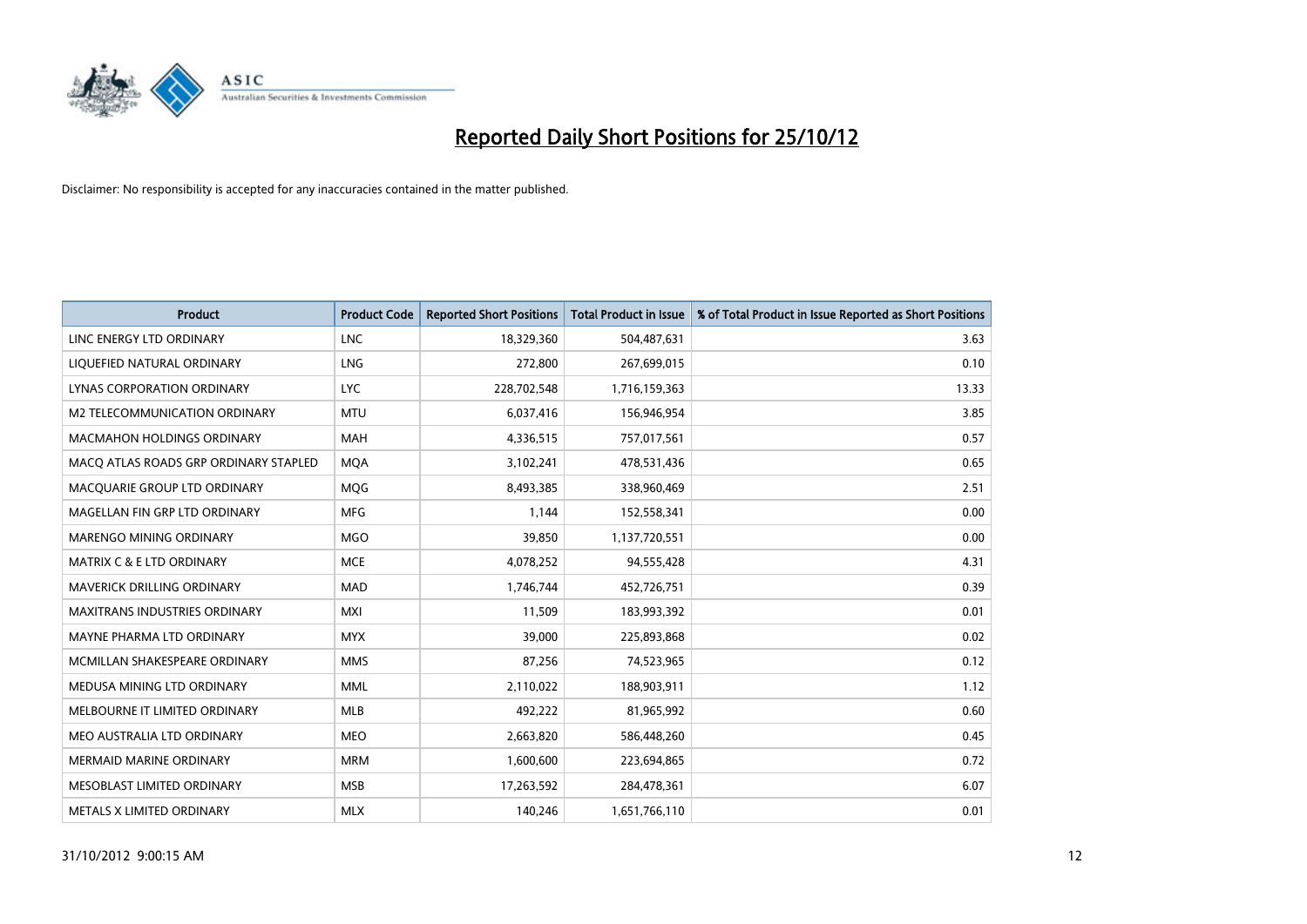

| <b>Product</b>                    | <b>Product Code</b> | <b>Reported Short Positions</b> | <b>Total Product in Issue</b> | % of Total Product in Issue Reported as Short Positions |
|-----------------------------------|---------------------|---------------------------------|-------------------------------|---------------------------------------------------------|
| METCASH LIMITED ORDINARY          | <b>MTS</b>          | 56,554,751                      | 880,704,786                   | 6.42                                                    |
| METGASCO LIMITED ORDINARY         | <b>MEL</b>          | 395,553                         | 391,724,302                   | 0.10                                                    |
| MICLYN EXP OFFSHR ORDINARY        | <b>MIO</b>          | 42,357                          | 278,639,188                   | 0.02                                                    |
| MILTON CORPORATION ORDINARY       | <b>MLT</b>          | 12,800                          | 121,625,655                   | 0.01                                                    |
| MINCOR RESOURCES NL ORDINARY      | <b>MCR</b>          | 2,105,314                       | 188,208,274                   | 1.12                                                    |
| MINEMAKERS LIMITED ORDINARY       | <b>MAK</b>          | 69,048                          | 233,504,006                   | 0.03                                                    |
| MINERAL DEPOSITS ORDINARY         | <b>MDL</b>          | 335,744                         | 83,538,786                    | 0.40                                                    |
| MINERAL RESOURCES, ORDINARY       | <b>MIN</b>          | 5,450,847                       | 185,006,018                   | 2.95                                                    |
| MIRABELA NICKEL LTD ORDINARY      | <b>MBN</b>          | 11,136,656                      | 876,582,736                   | 1.27                                                    |
| MIRVAC GROUP STAPLED SECURITIES   | <b>MGR</b>          | 29,050,224                      | 3,425,587,451                 | 0.85                                                    |
| <b>MOLOPO ENERGY LTD ORDINARY</b> | <b>MPO</b>          | 504,957                         | 245,849,711                   | 0.21                                                    |
| MONADELPHOUS GROUP ORDINARY       | <b>MND</b>          | 5,206,904                       | 90,663,543                    | 5.74                                                    |
| MORTGAGE CHOICE LTD ORDINARY      | <b>MOC</b>          | 2,525,733                       | 122,819,572                   | 2.06                                                    |
| <b>MOUNT GIBSON IRON ORDINARY</b> | <b>MGX</b>          | 2,344,237                       | 1,090,584,232                 | 0.21                                                    |
| MURCHISON METALS LTD ORDINARY     | <b>MMX</b>          | 1,881,996                       | 450,427,346                   | 0.42                                                    |
| <b>MYER HOLDINGS LTD ORDINARY</b> | <b>MYR</b>          | 74,518,716                      | 583,384,551                   | 12.77                                                   |
| MYSTATE LIMITED ORDINARY          | <b>MYS</b>          | 12,735                          | 87,012,663                    | 0.01                                                    |
| NATIONAL AUST, BANK ORDINARY      | <b>NAB</b>          | 12,350,465                      | 2,297,237,138                 | 0.54                                                    |
| NAVITAS LIMITED ORDINARY          | <b>NVT</b>          | 10,822,407                      | 375,367,918                   | 2.88                                                    |
| NEON ENERGY LIMITED ORDINARY      | <b>NEN</b>          | 6,263,439                       | 514,482,934                   | 1.22                                                    |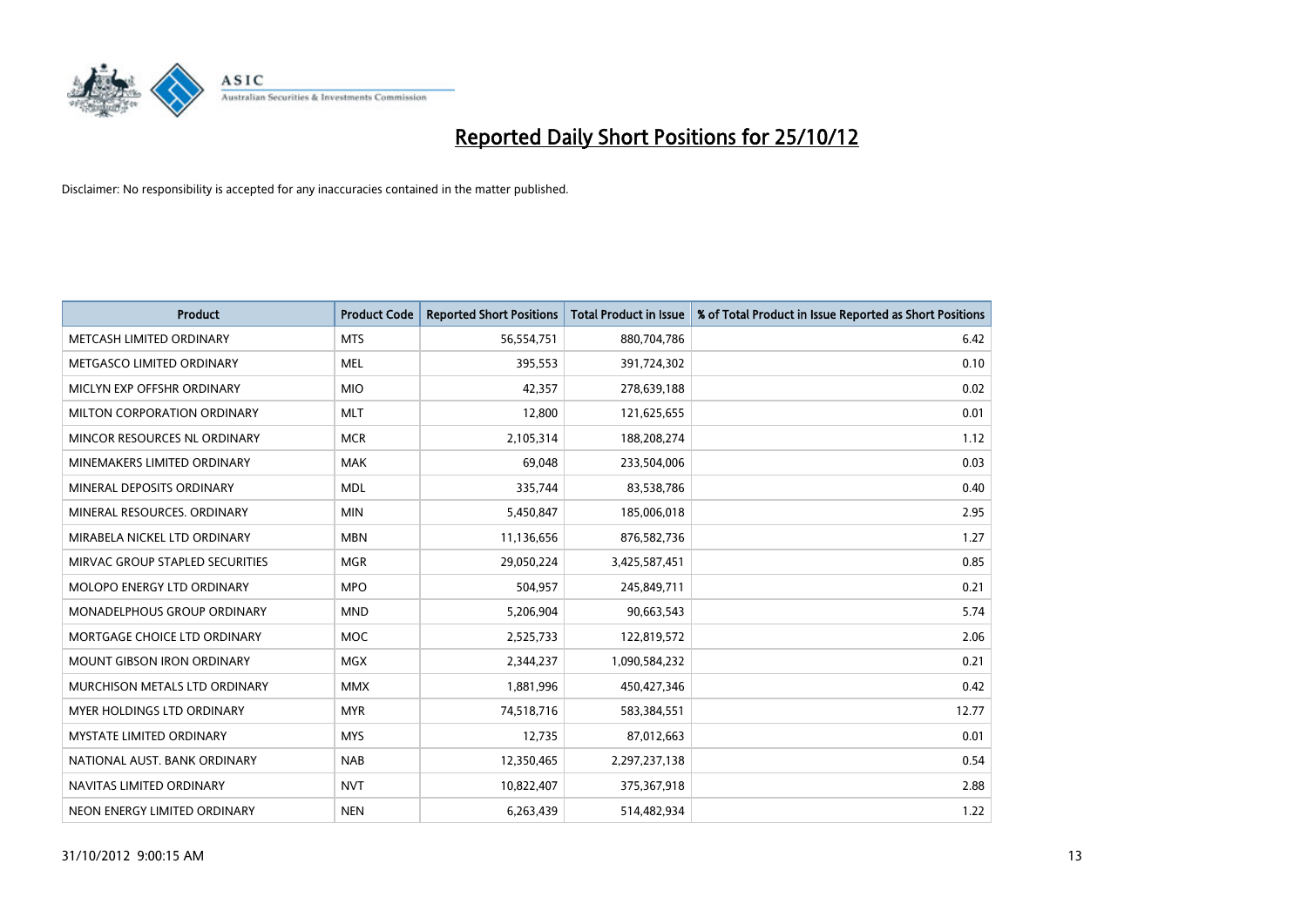

| <b>Product</b>                        | <b>Product Code</b> | <b>Reported Short Positions</b> | <b>Total Product in Issue</b> | % of Total Product in Issue Reported as Short Positions |
|---------------------------------------|---------------------|---------------------------------|-------------------------------|---------------------------------------------------------|
| NEW HOPE CORPORATION ORDINARY         | <b>NHC</b>          | 2,717,595                       | 830,526,815                   | 0.33                                                    |
| NEW STANDARD ENERGY ORDINARY          | <b>NSE</b>          | 1,078                           | 305,331,847                   | 0.00                                                    |
| NEWCREST MINING ORDINARY              | <b>NCM</b>          | 2,280,190                       | 765,000,000                   | 0.30                                                    |
| NEWS CORP A NON-VOTING CDI            | <b>NWSLV</b>        | 3,023,937                       | 1,549,136,167                 | 0.20                                                    |
| NEWS CORP B VOTING CDI                | <b>NWS</b>          | 1,301,268                       | 798,520,953                   | 0.16                                                    |
| NEWSAT LIMITED ORDINARY               | <b>NWT</b>          | 70,000                          | 233,052,157                   | 0.03                                                    |
| NEXTDC LIMITED ORDINARY               | <b>NXT</b>          | 2,693,767                       | 150,602,388                   | 1.79                                                    |
| NEXUS ENERGY LIMITED ORDINARY         | <b>NXS</b>          | 2,792,120                       | 1,329,821,159                 | 0.21                                                    |
| NIDO PETROLEUM ORDINARY               | <b>NDO</b>          | 105,313                         | 1,390,829,818                 | 0.01                                                    |
| NOBLE MINERAL RES ORDINARY            | <b>NMG</b>          | 4,108,466                       | 655,522,952                   | 0.63                                                    |
| NORFOLK GROUP ORDINARY                | <b>NFK</b>          | 50                              | 158,890,730                   | 0.00                                                    |
| NORTHERN IRON LTD ORDINARY            | <b>NFE</b>          | 3,884,295                       | 475,971,207                   | 0.82                                                    |
| NORTHERN STAR ORDINARY                | <b>NST</b>          | 955,381                         | 423,968,168                   | 0.23                                                    |
| NRW HOLDINGS LIMITED ORDINARY         | <b>NWH</b>          | 3,117,920                       | 278,888,011                   | 1.12                                                    |
| NUFARM LIMITED ORDINARY               | <b>NUF</b>          | 6,456,642                       | 262,662,626                   | 2.46                                                    |
| OAKTON LIMITED ORDINARY               | <b>OKN</b>          | 123,714                         | 91,721,874                    | 0.13                                                    |
| OCEANAGOLD CORP. CHESS DEPOSITARY INT | <b>OGC</b>          | 1,378,238                       | 263,278,752                   | 0.52                                                    |
| OIL SEARCH LTD ORDINARY               | OSH                 | 3,238,729                       | 1,334,756,742                 | 0.24                                                    |
| OM HOLDINGS LIMITED ORDINARY          | OMH                 | 4,037,378                       | 673,423,337                   | 0.60                                                    |
| ORICA LIMITED ORDINARY                | ORI                 | 2,730,824                       | 365,642,802                   | 0.75                                                    |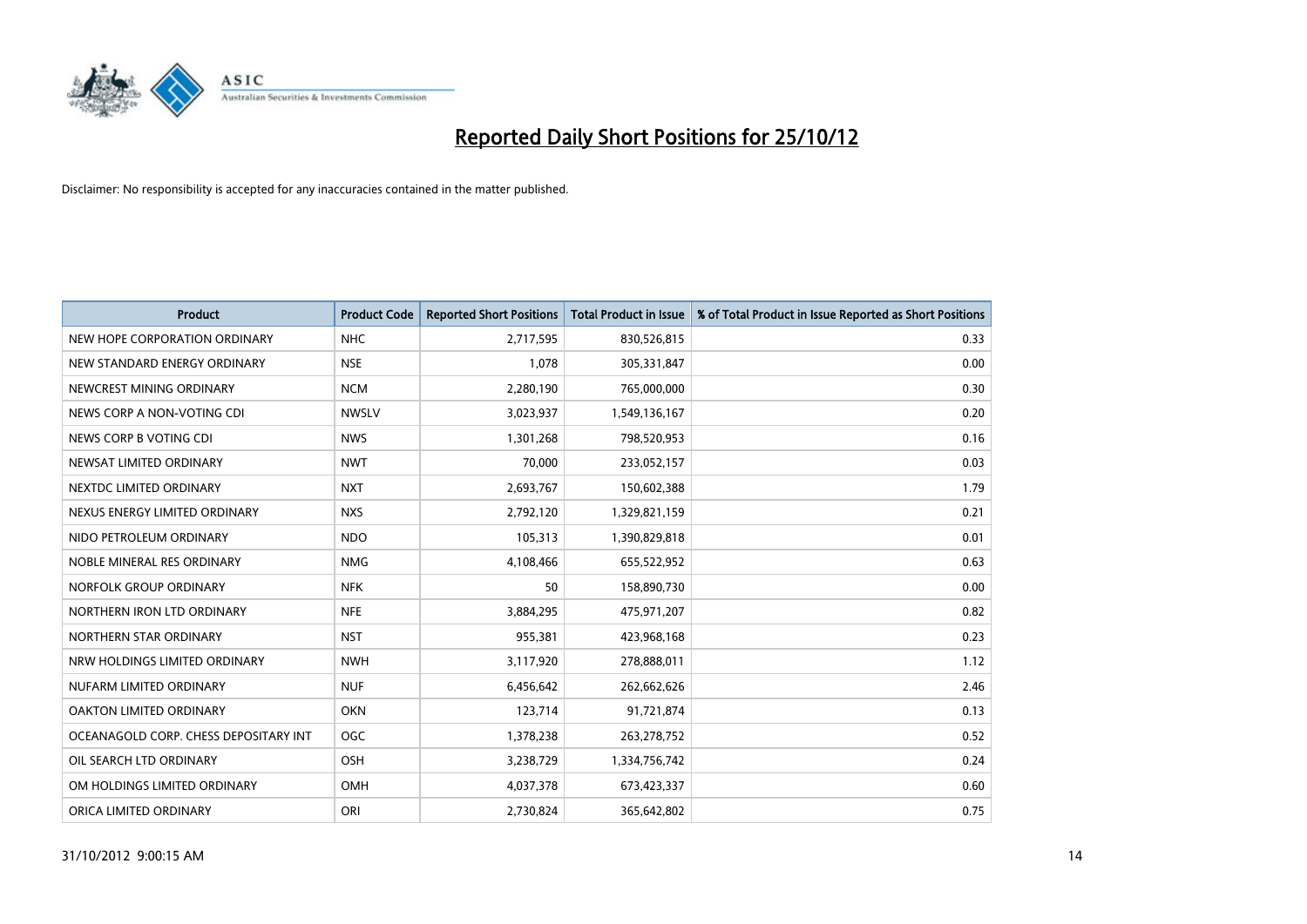

| <b>Product</b>               | <b>Product Code</b> | <b>Reported Short Positions</b> | <b>Total Product in Issue</b> | % of Total Product in Issue Reported as Short Positions |
|------------------------------|---------------------|---------------------------------|-------------------------------|---------------------------------------------------------|
| ORIGIN ENERGY ORDINARY       | <b>ORG</b>          | 9,131,466                       | 1,093,611,528                 | 0.83                                                    |
| OROCOBRE LIMITED ORDINARY    | <b>ORE</b>          | 472,110                         | 103,195,029                   | 0.46                                                    |
| OROTONGROUP LIMITED ORDINARY | ORL                 | 179,367                         | 40,880,902                    | 0.44                                                    |
| OZ MINERALS ORDINARY         | OZL                 | 6,348,597                       | 303,470,022                   | 2.09                                                    |
| PACIFIC BRANDS ORDINARY      | <b>PBG</b>          | 7,051,207                       | 912,915,695                   | 0.77                                                    |
| PALADIN ENERGY LTD ORDINARY  | <b>PDN</b>          | 74,433,976                      | 836,825,651                   | 8.89                                                    |
| PANAUST LIMITED ORDINARY     | <b>PNA</b>          | 2,463,678                       | 605,443,685                   | 0.41                                                    |
| PANCONTINENTAL OIL ORDINARY  | <b>PCL</b>          | 233,335                         | 1,148,744,096                 | 0.02                                                    |
| PANORAMIC RESOURCES ORDINARY | PAN                 | 2,671,881                       | 255,681,195                   | 1.05                                                    |
| PAPERLINX LIMITED ORDINARY   | <b>PPX</b>          | 67,945                          | 609,280,761                   | 0.01                                                    |
| PAPILLON RES LTD ORDINARY    | <b>PIR</b>          | 1,606,956                       | 255,962,388                   | 0.63                                                    |
| PEET LIMITED ORDINARY        | <b>PPC</b>          | 3,562,427                       | 321,013,141                   | 1.11                                                    |
| PERILYA LIMITED ORDINARY     | PEM                 | 9,832                           | 769,316,426                   | 0.00                                                    |
| PERPETUAL LIMITED ORDINARY   | PPT                 | 2,087,706                       | 41,980,678                    | 4.97                                                    |
| PERSEUS MINING LTD ORDINARY  | PRU                 | 7,575,324                       | 457,962,088                   | 1.65                                                    |
| PHARMAXIS LTD ORDINARY       | <b>PXS</b>          | 5,882,367                       | 307,888,389                   | 1.91                                                    |
| PLATINUM ASSET ORDINARY      | <b>PTM</b>          | 11,058,772                      | 561,347,878                   | 1.97                                                    |
| PLATINUM AUSTRALIA ORDINARY  | <b>PLA</b>          | 32,335                          | 504,968,043                   | 0.01                                                    |
| PMI GOLD CORP CDI 1:1        | <b>PVM</b>          | 89,129                          | 75,645,355                    | 0.12                                                    |
| PMP LIMITED ORDINARY         | <b>PMP</b>          | 71,499                          | 323,781,124                   | 0.02                                                    |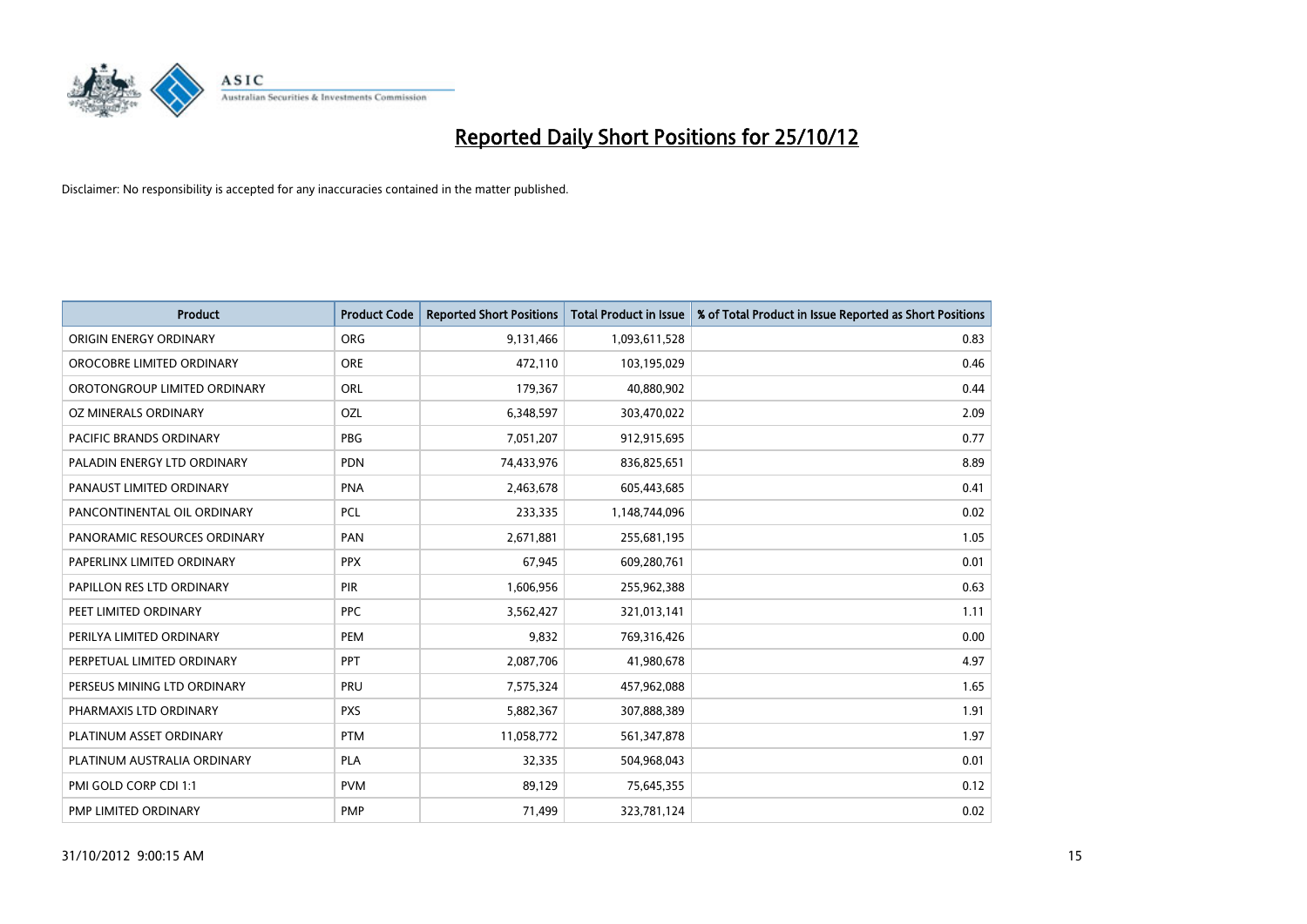

| <b>Product</b>                      | <b>Product Code</b> | <b>Reported Short Positions</b> | <b>Total Product in Issue</b> | % of Total Product in Issue Reported as Short Positions |
|-------------------------------------|---------------------|---------------------------------|-------------------------------|---------------------------------------------------------|
| PRANA BIOTECHNOLOGY ORDINARY        | PBT                 | 87,090                          | 340,689,928                   | 0.03                                                    |
| PREMIER INVESTMENTS ORDINARY        | <b>PMV</b>          | 993,348                         | 155,260,478                   | 0.64                                                    |
| PRIMA BIOMED LTD ORDINARY           | <b>PRR</b>          | 6,288,810                       | 1,066,063,388                 | 0.59                                                    |
| PRIMARY HEALTH CARE ORDINARY        | <b>PRY</b>          | 24,392,148                      | 502,983,554                   | 4.85                                                    |
| PRIMEAG AUSTRALIA ORDINARY          | PAG                 | 73,000                          | 266,394,444                   | 0.03                                                    |
| PROGRAMMED ORDINARY                 | <b>PRG</b>          | 481,901                         | 118,177,001                   | 0.41                                                    |
| <b>QANTAS AIRWAYS ORDINARY</b>      | QAN                 | 19,671,229                      | 2,265,123,620                 | 0.87                                                    |
| <b>OBE INSURANCE GROUP ORDINARY</b> | OBE                 | 58,592,728                      | 1,196,747,582                 | 4.90                                                    |
| OR NATIONAL LIMITED ORDINARY        | <b>ORN</b>          | 12,125,102                      | 2,425,468,941                 | 0.50                                                    |
| ORXPHARMA LTD ORDINARY              | <b>ORX</b>          | 96,662                          | 144,577,206                   | 0.07                                                    |
| QUBE LOGISTICS HLDG ORDINARY        | <b>QUB</b>          | 12,204,863                      | 924,489,845                   | 1.32                                                    |
| RAMELIUS RESOURCES ORDINARY         | <b>RMS</b>          | 3,255,680                       | 336,256,949                   | 0.97                                                    |
| RAMSAY HEALTH CARE ORDINARY         | <b>RHC</b>          | 2,195,966                       | 202,081,252                   | 1.09                                                    |
| <b>RCR TOMLINSON ORDINARY</b>       | <b>RCR</b>          | 153,441                         | 132,406,265                   | 0.12                                                    |
| <b>REA GROUP ORDINARY</b>           | <b>REA</b>          | 107,562                         | 131,714,699                   | 0.08                                                    |
| <b>RECKON LIMITED ORDINARY</b>      | <b>RKN</b>          | 1,173,844                       | 129,488,015                   | 0.91                                                    |
| <b>RED 5 LIMITED ORDINARY</b>       | <b>RED</b>          | 84,159                          | 135,488,008                   | 0.06                                                    |
| RED FORK ENERGY ORDINARY            | <b>RFE</b>          | 2,180,966                       | 384,951,719                   | 0.57                                                    |
| REDBANK ENERGY LTD ORDINARY         | <b>AEI</b>          | 13                              | 786,287                       | 0.00                                                    |
| REDFLEX HOLDINGS ORDINARY           | <b>RDF</b>          | 18,109                          | 110,762,310                   | 0.02                                                    |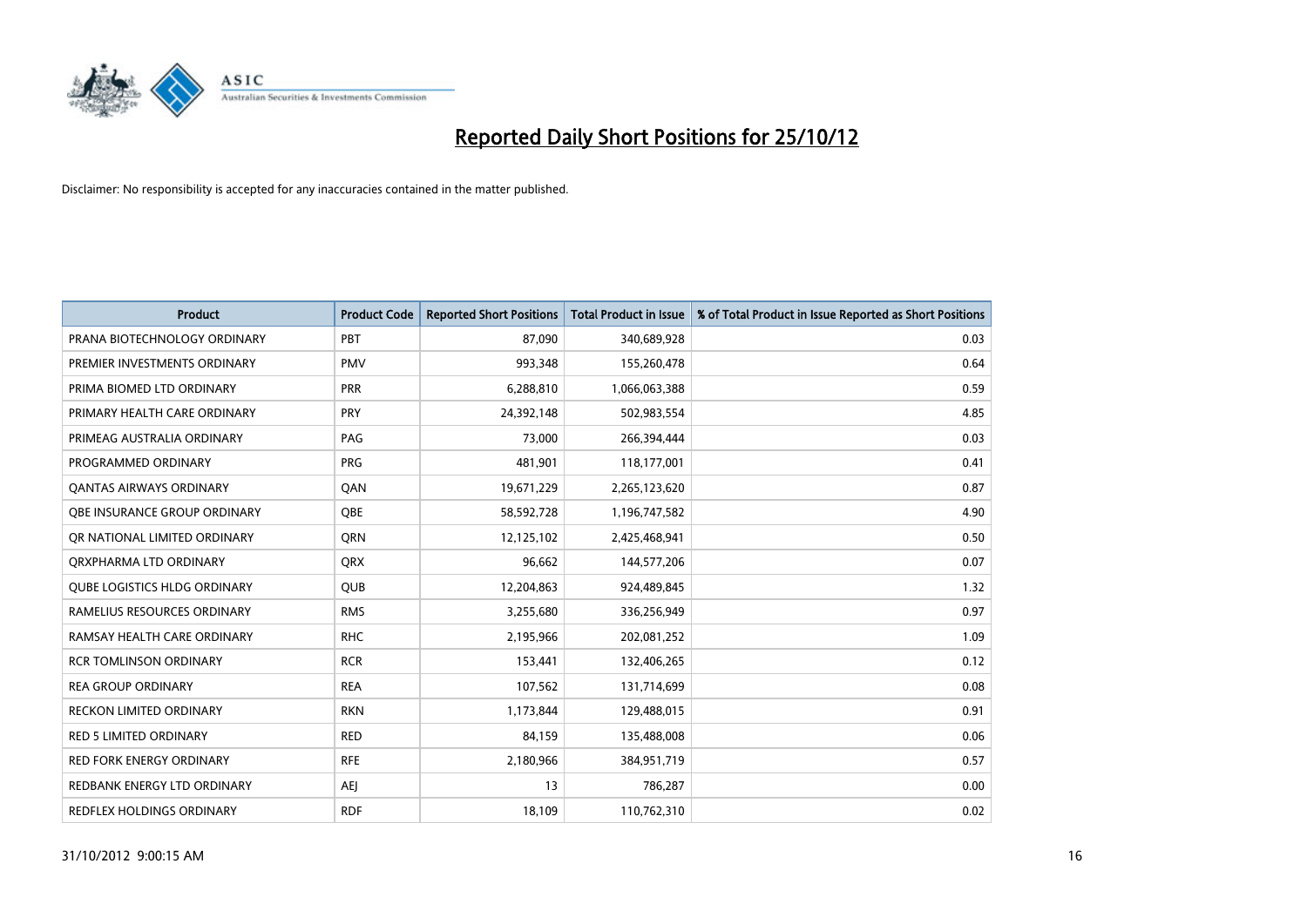

| <b>Product</b>                      | <b>Product Code</b> | <b>Reported Short Positions</b> | <b>Total Product in Issue</b> | % of Total Product in Issue Reported as Short Positions |
|-------------------------------------|---------------------|---------------------------------|-------------------------------|---------------------------------------------------------|
| REECE AUSTRALIA LTD. ORDINARY       | <b>REH</b>          | 500                             | 99,600,000                    | 0.00                                                    |
| REGIS RESOURCES ORDINARY            | <b>RRL</b>          | 597,385                         | 455,170,840                   | 0.13                                                    |
| RENAISSANCE MINERALS ORDINARY       | <b>RNS</b>          | 297,017                         | 197,000,001                   | 0.15                                                    |
| RESMED INC CDI 10:1                 | <b>RMD</b>          | 1,697,576                       | 1,556,242,300                 | 0.11                                                    |
| <b>RESOLUTE MINING ORDINARY</b>     | <b>RSG</b>          | 3,250,097                       | 632,071,957                   | 0.51                                                    |
| <b>RESOURCE GENERATION ORDINARY</b> | <b>RES</b>          | 173                             | 262,895,652                   | 0.00                                                    |
| RETAIL FOOD GROUP ORDINARY          | <b>RFG</b>          | 198,948                         | 125,240,114                   | 0.16                                                    |
| REVERSE CORP LIMITED ORDINARY       | <b>REF</b>          | 100                             | 92,382,175                    | 0.00                                                    |
| REX MINERALS LIMITED ORDINARY       | <b>RXM</b>          | 1,295,489                       | 188,907,284                   | 0.69                                                    |
| <b>RHG LIMITED ORDINARY</b>         | <b>RHG</b>          | 35,085                          | 308,483,177                   | 0.01                                                    |
| RIALTO ENERGY ORDINARY              | <b>RIA</b>          | 41                              | 672,259,992                   | 0.00                                                    |
| RIO TINTO LIMITED ORDINARY          | <b>RIO</b>          | 14,806,604                      | 435,758,720                   | 3.40                                                    |
| ROC OIL COMPANY ORDINARY            | <b>ROC</b>          | 1,255,454                       | 683,235,552                   | 0.18                                                    |
| <b>RURALCO HOLDINGS ORDINARY</b>    | <b>RHL</b>          | 12,000                          | 55,019,284                    | 0.02                                                    |
| SAI GLOBAL LIMITED ORDINARY         | SAI                 | 5,457,160                       | 206,605,331                   | 2.64                                                    |
| SALMAT LIMITED ORDINARY             | <b>SLM</b>          | 1,810,085                       | 159,812,799                   | 1.13                                                    |
| SAMSON OIL & GAS LTD ORDINARY       | SSN                 | 6,354,311                       | 1,811,250,663                 | 0.35                                                    |
| SANDFIRE RESOURCES ORDINARY         | <b>SFR</b>          | 2,438,772                       | 152,686,801                   | 1.60                                                    |
| <b>SANTOS LTD ORDINARY</b>          | <b>STO</b>          | 3,273,967                       | 958,839,573                   | 0.34                                                    |
| SARACEN MINERAL ORDINARY            | SAR                 | 3,382,781                       | 594,815,640                   | 0.57                                                    |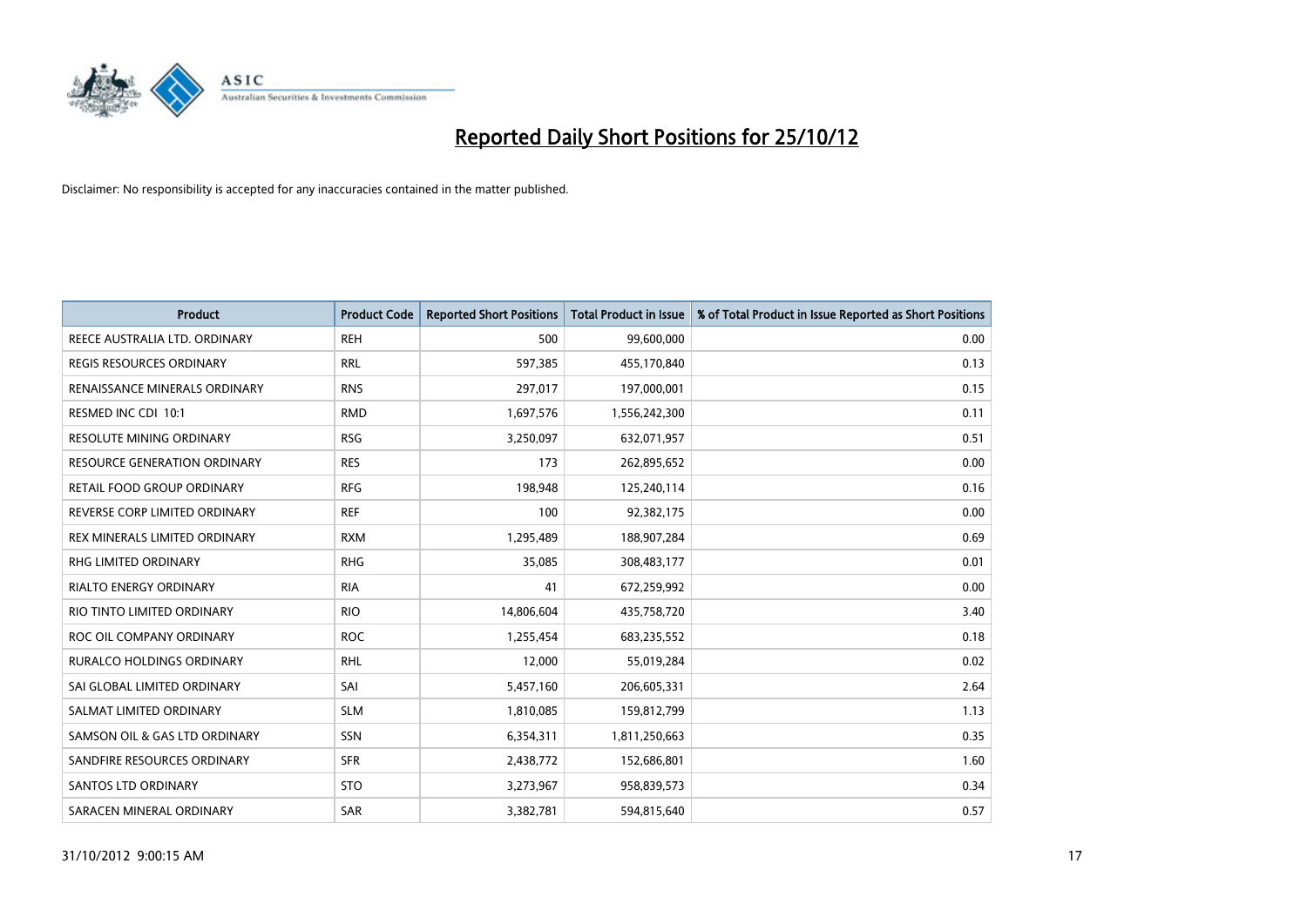

| <b>Product</b>                           | <b>Product Code</b> | <b>Reported Short Positions</b> | <b>Total Product in Issue</b> | % of Total Product in Issue Reported as Short Positions |
|------------------------------------------|---------------------|---------------------------------|-------------------------------|---------------------------------------------------------|
| SEDGMAN LIMITED ORDINARY                 | <b>SDM</b>          | 14,634                          | 217,623,797                   | 0.01                                                    |
| SEEK LIMITED ORDINARY                    | <b>SEK</b>          | 10,053,376                      | 337,101,307                   | 2.98                                                    |
| SENEX ENERGY LIMITED ORDINARY            | <b>SXY</b>          | 3,018,797                       | 1,139,734,837                 | 0.26                                                    |
| SERVICE STREAM ORDINARY                  | <b>SSM</b>          | 400                             | 283,418,867                   | 0.00                                                    |
| SEVEN GROUP HOLDINGS ORDINARY            | <b>SVW</b>          | 1,892,811                       | 307,410,281                   | 0.62                                                    |
| SEVEN WEST MEDIA LTD ORDINARY            | <b>SWM</b>          | 22,291,426                      | 999,160,872                   | 2.23                                                    |
| SIGMA PHARMACEUTICAL ORDINARY            | <b>SIP</b>          | 5,465,045                       | 1,186,303,520                 | 0.46                                                    |
| SILEX SYSTEMS ORDINARY                   | <b>SLX</b>          | 901,835                         | 170,143,997                   | 0.53                                                    |
| SILVER LAKE RESOURCE ORDINARY            | <b>SLR</b>          | 15,413,318                      | 225,493,476                   | 6.84                                                    |
| SIMS METAL MGMT LTD ORDINARY             | <b>SGM</b>          | 7,764,598                       | 204,313,417                   | 3.80                                                    |
| SINGAPORE TELECOMM. CHESS DEPOSITARY INT | SGT                 | 6,960,778                       | 140,842,714                   | 4.94                                                    |
| SIRIUS RESOURCES NL ORDINARY             | <b>SIR</b>          | 434,644                         | 188,420,086                   | 0.23                                                    |
| SIRTEX MEDICAL ORDINARY                  | <b>SRX</b>          | 110,000                         | 55,768,136                    | 0.20                                                    |
| SKILLED GROUP LTD ORDINARY               | <b>SKE</b>          | 1,842,009                       | 233,487,276                   | 0.79                                                    |
| SMS MANAGEMENT, ORDINARY                 | <b>SMX</b>          | 594,895                         | 68,900,456                    | 0.86                                                    |
| SONIC HEALTHCARE ORDINARY                | <b>SHL</b>          | 4,617,818                       | 395,565,681                   | 1.17                                                    |
| SOUL PATTINSON (W.H) ORDINARY            | SOL                 | 24,729                          | 239,395,320                   | 0.01                                                    |
| SOUTH BOULDER MINES ORDINARY             | <b>STB</b>          | 134,795                         | 126,732,826                   | 0.11                                                    |
| SP AUSNET STAPLED SECURITIES             | <b>SPN</b>          | 6,282,052                       | 3,339,620,165                 | 0.19                                                    |
| SPARK INFRASTRUCTURE STAPLED NOTE & UNIT | SKI                 | 39,300,403                      | 1,326,734,264                 | 2.96                                                    |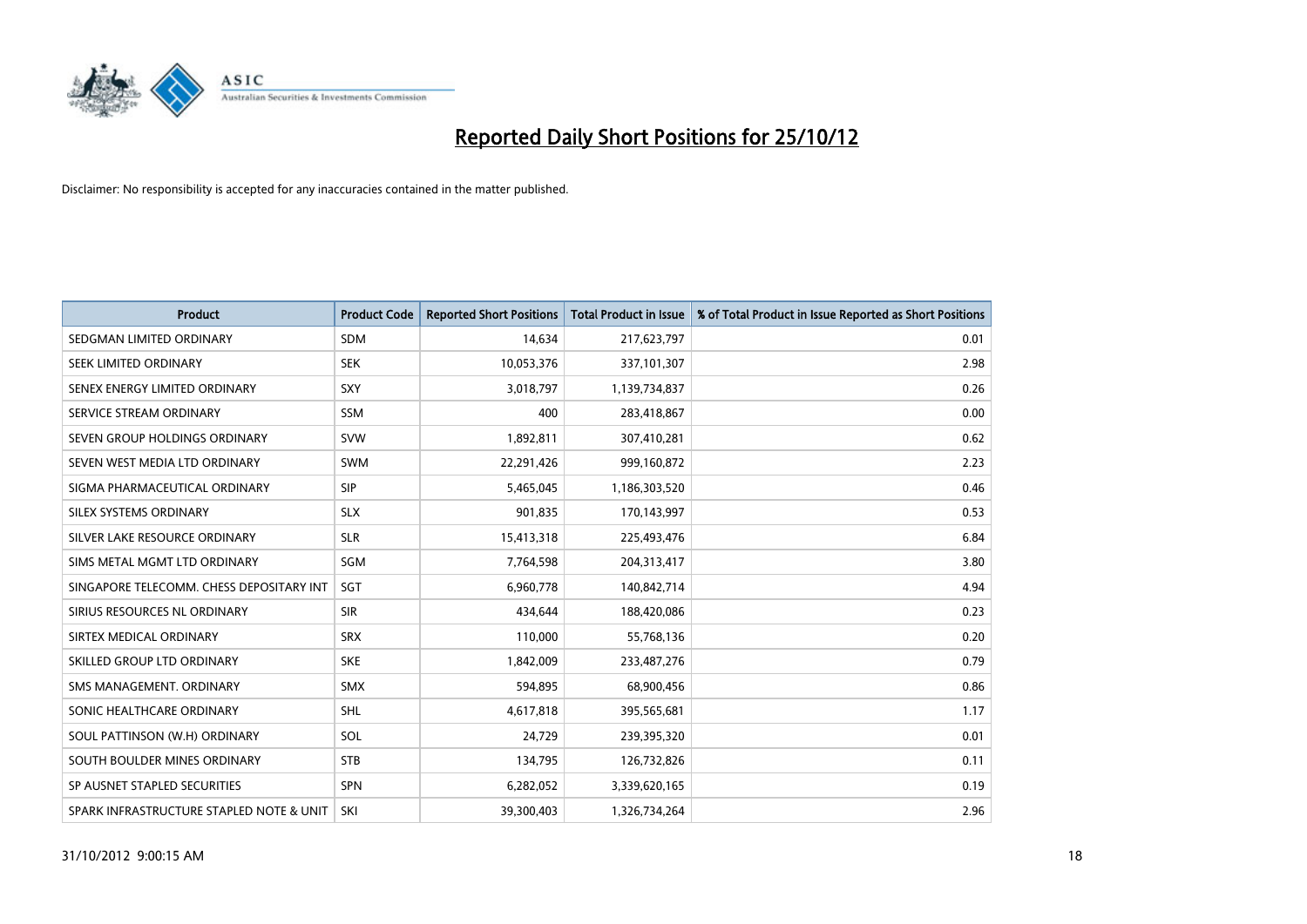

| <b>Product</b>                   | <b>Product Code</b> | <b>Reported Short Positions</b> | <b>Total Product in Issue</b> | % of Total Product in Issue Reported as Short Positions |
|----------------------------------|---------------------|---------------------------------|-------------------------------|---------------------------------------------------------|
| SPDR 200 FUND ETF UNITS          | <b>STW</b>          | 7,516                           | 50,959,567                    | 0.01                                                    |
| SPECIALTY FASHION ORDINARY       | <b>SFH</b>          | 2,996,457                       | 192,236,121                   | 1.56                                                    |
| ST BARBARA LIMITED ORDINARY      | <b>SBM</b>          | 5,497,590                       | 488,074,077                   | 1.13                                                    |
| STANMORE COAL LTD ORDINARY       | <b>SMR</b>          | 32,870                          | 179,701,661                   | 0.02                                                    |
| STARPHARMA HOLDINGS ORDINARY     | <b>SPL</b>          | 4,040,248                       | 283,640,060                   | 1.42                                                    |
| STHN CROSS MEDIA ORDINARY        | <b>SXL</b>          | 19,990,957                      | 704,858,524                   | 2.84                                                    |
| STOCKLAND UNITS/ORD STAPLED      | SGP                 | 18,585,274                      | 2,202,657,963                 | 0.84                                                    |
| STRAITS RES LTD. ORDINARY        | SRQ                 | 536,075                         | 1,164,150,159                 | 0.05                                                    |
| STW COMMUNICATIONS ORDINARY      | SGN                 | 177,109                         | 362,798,351                   | 0.05                                                    |
| SUNCORP GROUP LTD ORDINARY       | <b>SUN</b>          | 7,212,406                       | 1,286,600,980                 | 0.56                                                    |
| SUNDANCE ENERGY ORDINARY         | <b>SEA</b>          | 85,681                          | 277,098,474                   | 0.03                                                    |
| SUNDANCE RESOURCES ORDINARY      | <b>SDL</b>          | 2,467,429                       | 3,049,577,034                 | 0.08                                                    |
| SUNLAND GROUP LTD ORDINARY       | <b>SDG</b>          | 18,391                          | 191,238,877                   | 0.01                                                    |
| SUPER RET REP LTD ORDINARY       | <b>SUL</b>          | 831,383                         | 196,382,811                   | 0.42                                                    |
| SYD AIRPORT STAPLED US PROHIBIT. | <b>SYD</b>          | 10,299,373                      | 1,861,210,782                 | 0.55                                                    |
| TABCORP HOLDINGS LTD ORDINARY    | <b>TAH</b>          | 15,851,540                      | 734,015,737                   | 2.16                                                    |
| TANAMI GOLD NL ORDINARY          | <b>TAM</b>          | 733,763                         | 261,132,677                   | 0.28                                                    |
| TAP OIL LIMITED ORDINARY         | <b>TAP</b>          | 923,377                         | 241,295,311                   | 0.38                                                    |
| TASSAL GROUP LIMITED ORDINARY    | <b>TGR</b>          | 79,551                          | 146,304,404                   | 0.05                                                    |
| <b>TATTS GROUP LTD ORDINARY</b>  | <b>TTS</b>          | 4,174,589                       | 1,384,791,963                 | 0.30                                                    |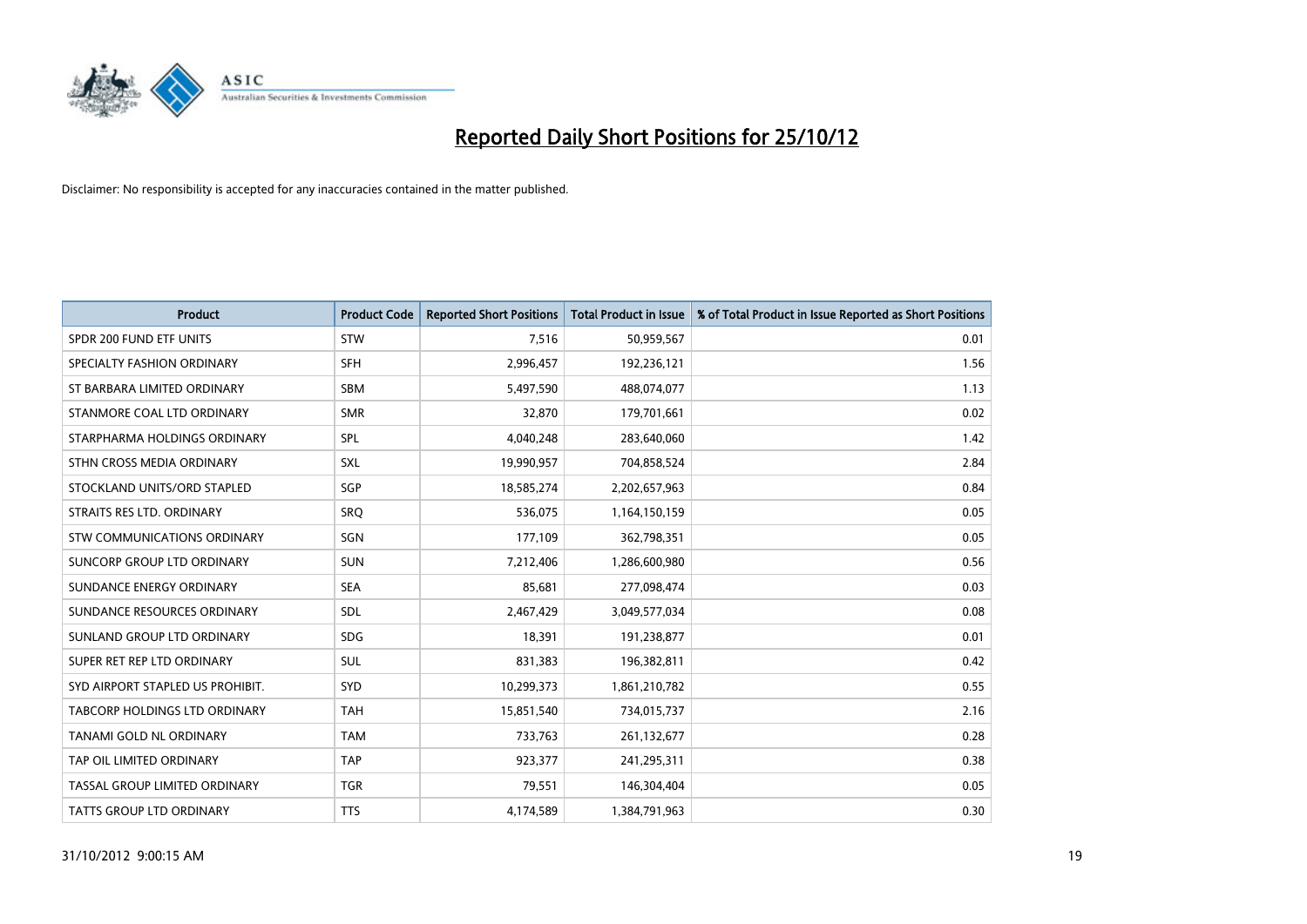

| <b>Product</b>                       | <b>Product Code</b> | <b>Reported Short Positions</b> | <b>Total Product in Issue</b> | % of Total Product in Issue Reported as Short Positions |
|--------------------------------------|---------------------|---------------------------------|-------------------------------|---------------------------------------------------------|
| <b>TELECOM CORPORATION ORDINARY</b>  | <b>TEL</b>          | 15,181,394                      | 1,864,947,439                 | 0.81                                                    |
| TELSTRA CORPORATION, ORDINARY        | <b>TLS</b>          | 16,889,311                      | 12,443,074,357                | 0.14                                                    |
| TEN NETWORK HOLDINGS ORDINARY        | <b>TEN</b>          | 118,363,817                     | 1,437,204,873                 | 8.24                                                    |
| TERANGA GOLD CORP CDI 1:1            | <b>TGZ</b>          | 39,402                          | 162,599,120                   | 0.02                                                    |
| TFS CORPORATION LTD ORDINARY         | <b>TFC</b>          |                                 | 279,621,829                   | 0.00                                                    |
| THE REJECT SHOP ORDINARY             | <b>TRS</b>          | 2,702,584                       | 26,092,220                    | 10.36                                                   |
| THORN GROUP LIMITED ORDINARY         | <b>TGA</b>          | 173,118                         | 146,374,703                   | 0.12                                                    |
| TIGER RESOURCES ORDINARY             | <b>TGS</b>          | 979,560                         | 673,470,269                   | 0.15                                                    |
| TOLL HOLDINGS LTD ORDINARY           | <b>TOL</b>          | 23,237,786                      | 717,133,875                   | 3.24                                                    |
| TOX FREE SOLUTIONS ORDINARY          | <b>TOX</b>          | 13                              | 115,311,608                   | 0.00                                                    |
| TPG TELECOM LIMITED ORDINARY         | <b>TPM</b>          | 1,842,542                       | 793,808,141                   | 0.23                                                    |
| TRADE ME GROUP ORDINARY              | <b>TME</b>          | 163,166                         | 396,017,568                   | 0.04                                                    |
| TRANSFIELD SERVICES ORDINARY         | <b>TSE</b>          | 8,391,775                       | 512,457,716                   | 1.64                                                    |
| TRANSPACIFIC INDUST, ORDINARY        | <b>TPI</b>          | 4,553,023                       | 1,578,528,702                 | 0.29                                                    |
| TRANSURBAN GROUP TRIPLE STAPLED SEC. | <b>TCL</b>          | 9,751,399                       | 1,461,665,097                 | 0.67                                                    |
| TREASURY WINE ESTATE ORDINARY        | <b>TWE</b>          | 12,256,709                      | 647,227,144                   | 1.89                                                    |
| TROY RESOURCES LTD ORDINARY          | <b>TRY</b>          | 84,537                          | 91,318,649                    | 0.09                                                    |
| <b>UGL LIMITED ORDINARY</b>          | UGL                 | 4,841,968                       | 166,315,038                   | 2.91                                                    |
| UNILIFE CORPORATION CDI 6:1          | <b>UNS</b>          | 186,187                         | 252,403,194                   | 0.07                                                    |
| UXC LIMITED ORDINARY                 | <b>UXC</b>          | 1,041,186                       | 307,459,623                   | 0.34                                                    |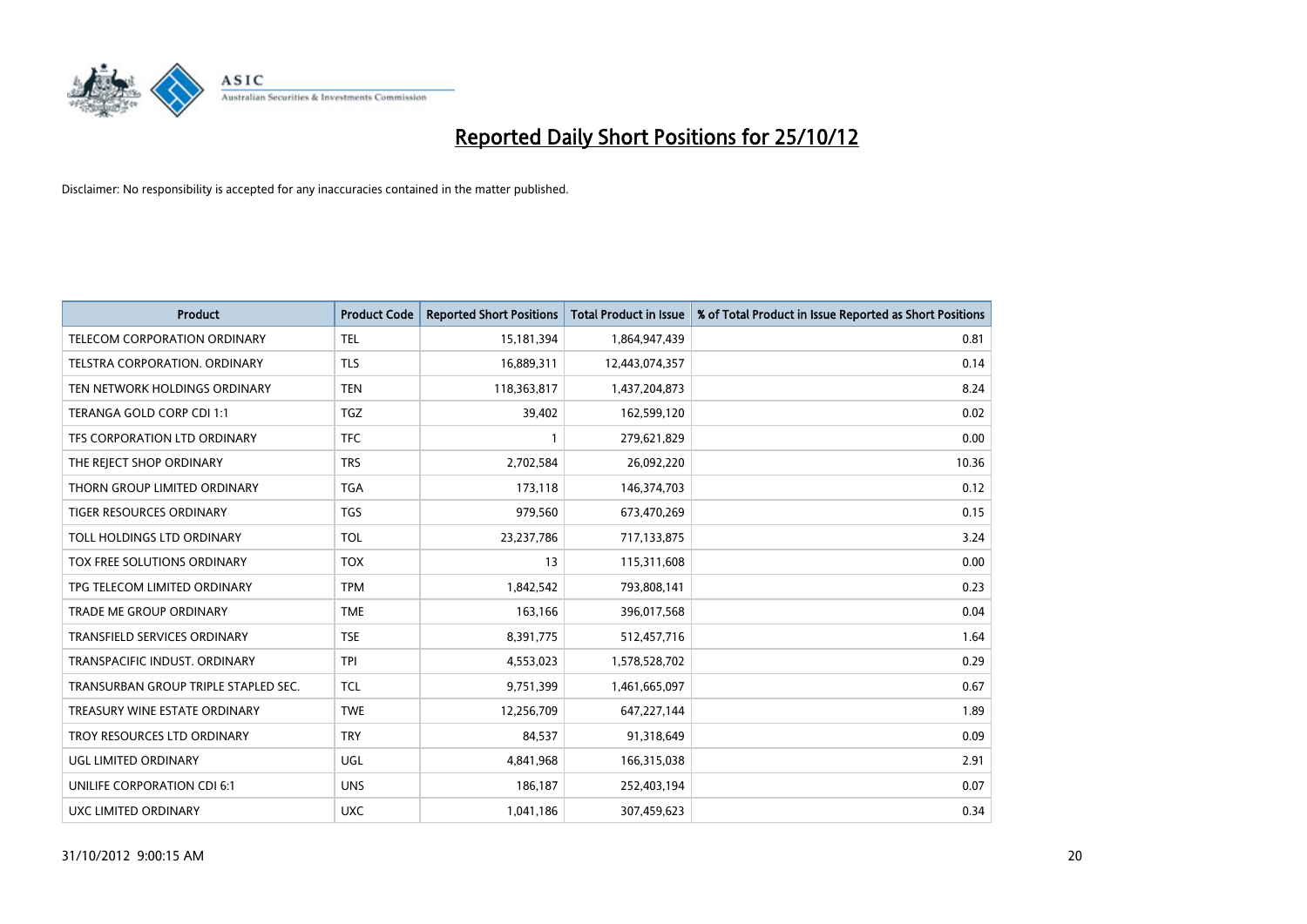

| <b>Product</b>                         | <b>Product Code</b> | <b>Reported Short Positions</b> | <b>Total Product in Issue</b> | % of Total Product in Issue Reported as Short Positions |
|----------------------------------------|---------------------|---------------------------------|-------------------------------|---------------------------------------------------------|
| <b>VENTURE MINERALS ORDINARY</b>       | <b>VMS</b>          | 135,674                         | 287,320,170                   | 0.05                                                    |
| <b>VIRGIN AUS HLDG LTD ORDINARY</b>    | <b>VAH</b>          | 25,675,485                      | 2,210,197,600                 | 1.16                                                    |
| VITERRA INC CDI 1:1                    | <b>VTA</b>          | 10                              | 68,629,939                    | 0.00                                                    |
| <b>VOCUS COMMS LTD ORDINARY</b>        | <b>VOC</b>          | 65,874                          | 74,776,058                    | 0.09                                                    |
| <b>WATPAC LIMITED ORDINARY</b>         | <b>WTP</b>          | 8,633                           | 184,332,526                   | 0.00                                                    |
| <b>WDS LIMITED ORDINARY</b>            | <b>WDS</b>          | 7                               | 144,740,614                   | 0.00                                                    |
| WEBIET LIMITED ORDINARY                | <b>WEB</b>          | 332,547                         | 71,065,929                    | 0.47                                                    |
| <b>WESFARMERS LIMITED ORDINARY</b>     | <b>WES</b>          | 26,225,622                      | 1,006,585,045                 | 2.61                                                    |
| WESFARMERS LIMITED PARTIALLY PROTECTED | <b>WESN</b>         | 1,150,149                       | 150,553,765                   | 0.76                                                    |
| <b>WESTERN AREAS NL ORDINARY</b>       | <b>WSA</b>          | 12,940,173                      | 179,735,899                   | 7.20                                                    |
| WESTERN DESERT RES. ORDINARY           | <b>WDR</b>          | 630,929                         | 321,371,029                   | 0.20                                                    |
| WESTFIELD GROUP ORD/UNIT STAPLED SEC   | <b>WDC</b>          | 5,303,590                       | 2,249,809,558                 | 0.24                                                    |
| WESTFIELD RETAIL TST UNIT STAPLED      | <b>WRT</b>          | 22,242,391                      | 3,054,166,195                 | 0.73                                                    |
| <b>WESTPAC BANKING CORP ORDINARY</b>   | <b>WBC</b>          | 33,006,292                      | 3,080,952,594                 | 1.07                                                    |
| WHITE ENERGY COMPANY ORDINARY          | <b>WEC</b>          | 882,054                         | 322,974,494                   | 0.27                                                    |
| <b>WHITEHAVEN COAL ORDINARY</b>        | <b>WHC</b>          | 49,509,365                      | 1,013,190,387                 | 4.89                                                    |
| WHK GROUP LIMITED ORDINARY             | <b>WHG</b>          | 159,373                         | 265,200,652                   | 0.06                                                    |
| WINDIMURRA VANADIUM ORDINARY           | <b>WVL</b>          | 163,685                         | 154,278,674                   | 0.11                                                    |
| WOODSIDE PETROLEUM ORDINARY            | <b>WPL</b>          | 1,934,216                       | 823,910,657                   | 0.23                                                    |
| WOOLWORTHS LIMITED ORDINARY            | <b>WOW</b>          | 5,611,676                       | 1,234,336,748                 | 0.45                                                    |